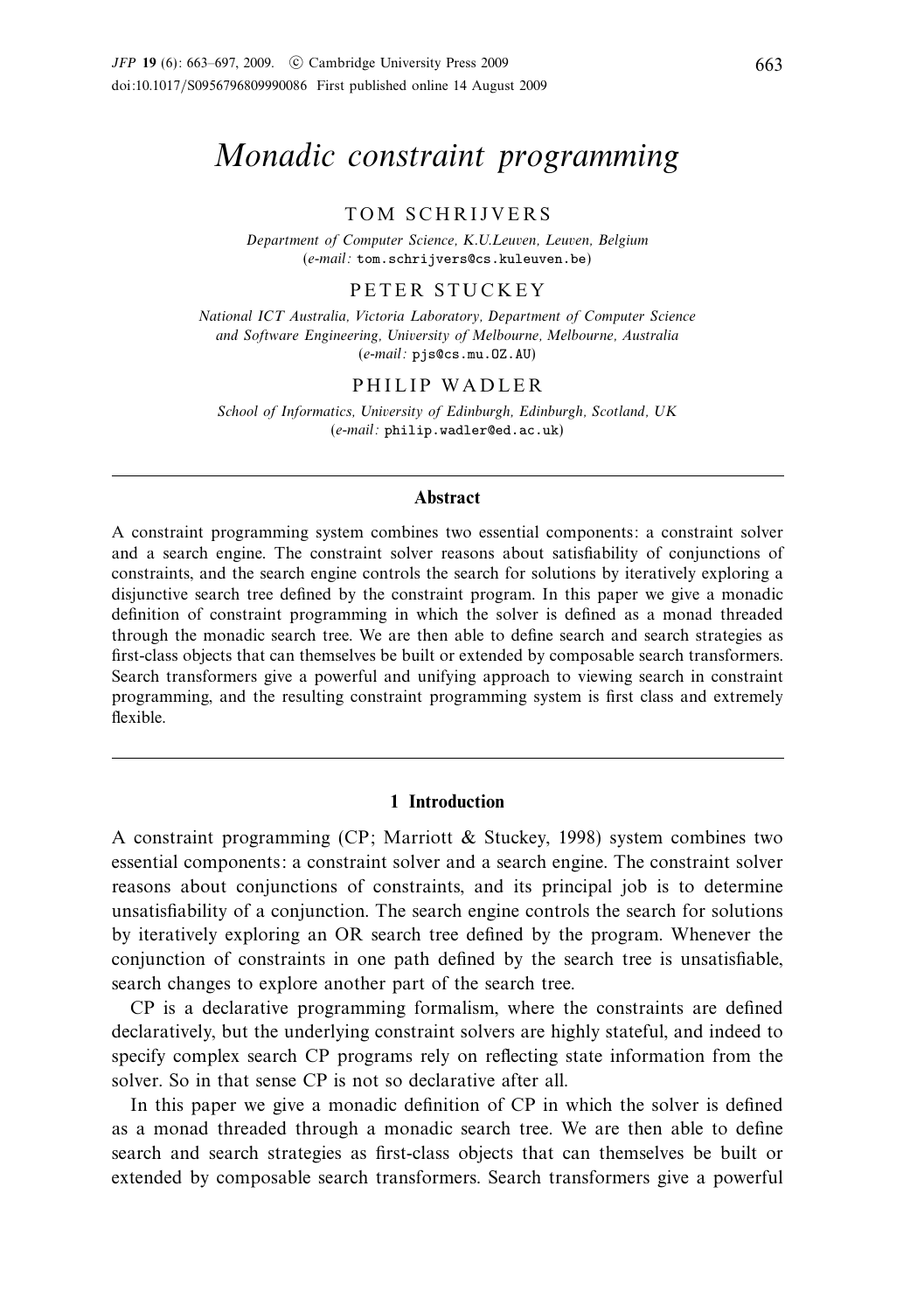

Fig. 1. A solution to the eight-queens problem.

and unifying approach to viewing search in CP. The resulting CP system is first class and extremely flexible.

**Example 1.** We use the well-known *n*-queens problem as a running example throughout this paper. The *n*-queens problem requires the placing of *n* queens on an  $n \times n$  chessboard, so that no queen can capture another. Since queens can move vertically, horizontally, and diagonally this means that

- (1) no two queens share the same column;
- (2) no two queens share the same row;
- (3) no two queens share the same diagonal.

A standard model of the *n*-queens problem is as follows: Since we have *n* queens to place in *n* different columns, we are sure that there is exactly one queen in each column. We can thus denote the row position of the queen in column *i* by the integer variable *qi*. These variables are constrained to take values in the range 1 *... n*. This model automatically ensures the column constraint is satisfied. We can then express the row constraint as

$$
\forall 1 \leq i < j \leq n : q_i \neq q_j
$$

and the diagonal constraint as

$$
\forall 1 \leq i < j \leq n : q_i \neq q_j + (j - i) \land q_j \neq q_i + (j - i),
$$

since queens *i* and *j*, with  $i < j$ , are on the same descending diagonal iff  $q_i =$  $q_i$  + ( $j - i$ ), and similarly they are on the same ascending diagonal iff  $q_i = q_i + (j - i)$ .

A solution to the eight-queens problem is shown in Figure 1. The solution illustrated has  $q_1 = 8$ ,  $q_2 = 4$ ,  $q_3 = 1$ ,  $q_4 = 3$ ,  $q_5 = 6$ ,  $q_6 = 2$ ,  $q_7 = 7$ ,  $q_8 = 5$ .

The first role of a CP language is to be able to succinctly model problems. We will define CP in Haskell that allows the model of the *n*-queens problem shown in Figure 2. Note how similar it is to the mathematical model.

The next important part of a CP solution is to be able to program the search. We will construct a language for search that allows us to express complex search strategies succinctly – and in a composable manner.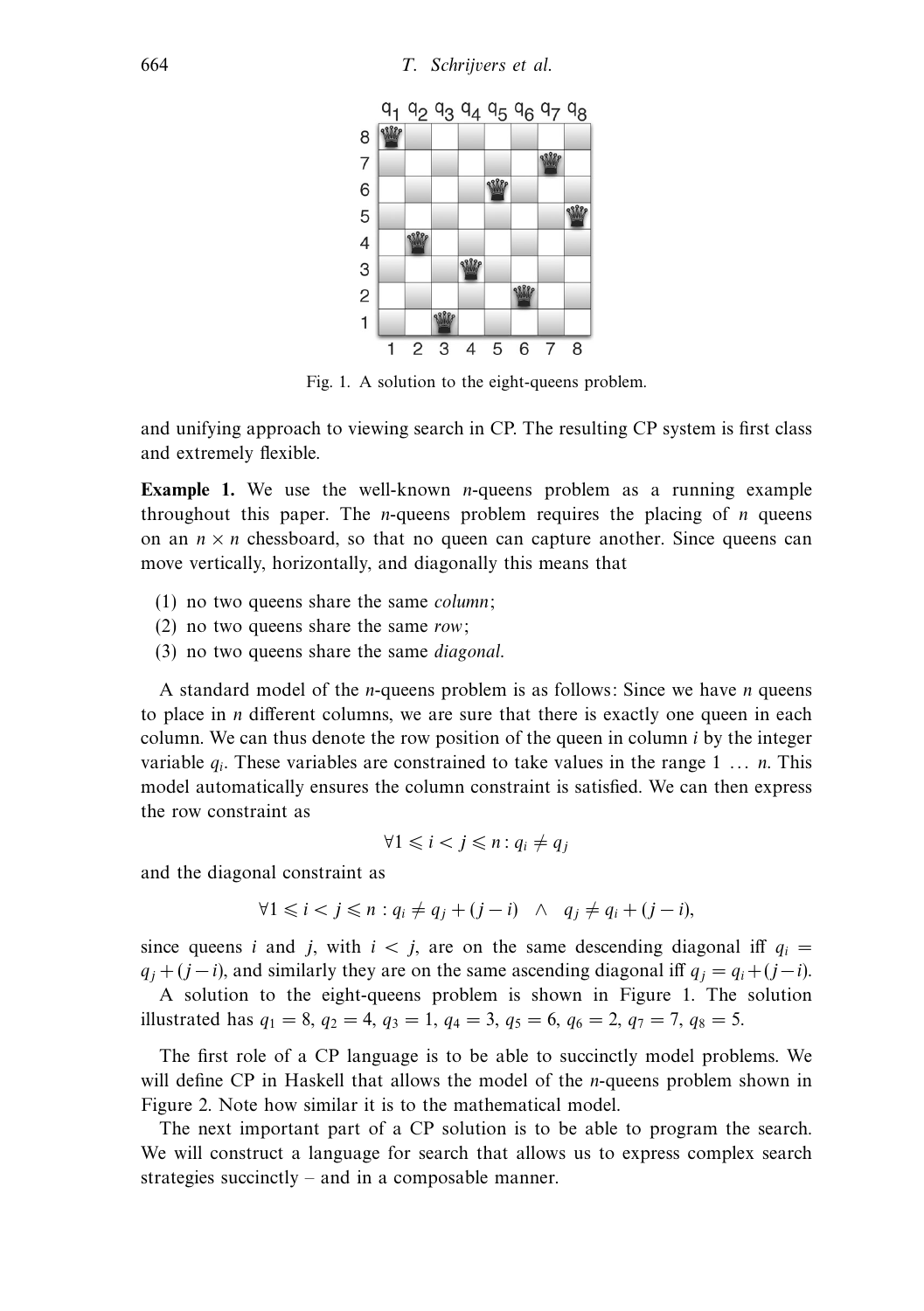```
nqueens n = exist n \ \queens -> model queens n
model queens n = queens 'allin' (1, n) /
                 alldifferent queens \wedgediagonals queens
allin queens range = conj [q 'in\_domain ' range | q < - queens ]
alldifferent queens = conj [ qi \Diamond = qj | qi:qjs <- tails queens,
                                           qi \leftarrow qis]
diagonals queens = conj [ qi @\== (qj @+ d) /\ qj @\== (qi @+ d)
                          | qi:qjs <- tails queens, (qj,d) <- zip qjs [1..]]
conj = foldl (/\rangle) true
```
Fig. 2. Haskell code for modeling *n* queens.

Search is separated into components: specifying the search tree, the basic order for visiting the search tree and then the search transformers that transform the search tree or the way it is visited. Examples of search orders are depth-first search (dfs), breadth-first search (bfs) and best-first search (BeFS). Examples of search transformers are depth-bounded search (db *n* never visits nodes at depth below *n*), node-bounded search (nb *n* visits at most *n* nodes), limited-discrepancy search (ld *n* visits only nodes requiring at most *n* right branches), and branch-and-bound optimization (bb *f* applies a tree transformation *f* for eliminating nonoptimal solutions). These search transformers are composable, so we can apply multiple transformations in order.

**Example 2.** For example, using our search framework we can succinctly define complex search strategies. The following calls show how to solve eight queens with

- depth-first search (DFS), first applying a node bound of 100, then a depth bound of 25, then using newBound branch and bound;
- breadth-first search (BFS), first applying a depth bound of 25, then a node bound of 100, then using newBound branch and bound;
- BFS, first limited discrepancy of 10, then a node bound of 100, then using newBound branch and bound

The above can be expressed in our framework as

|  |  |  |  |  | > solve dfs (nb 100 :- db 25 :- bb newBound) $\$$ nqueens 8 |  |  |
|--|--|--|--|--|-------------------------------------------------------------|--|--|
|  |  |  |  |  | $>$ solve bfs (db 25 :- nb 100 :- bb newBound) \$ nqueens 8 |  |  |
|  |  |  |  |  | > solve bfs (1d 10 :- nb 100 :- bb newBound) \$ nqueens 8   |  |  |

Clearly exploring different search strategies is very straightforward.

We hope that his paper will illustrate to the functional programming community how the abstractions and mechanisms from functional programming such as monads, higher-order functions, continuations, and lazy evaluation are valuable notions for defining and building CP systems.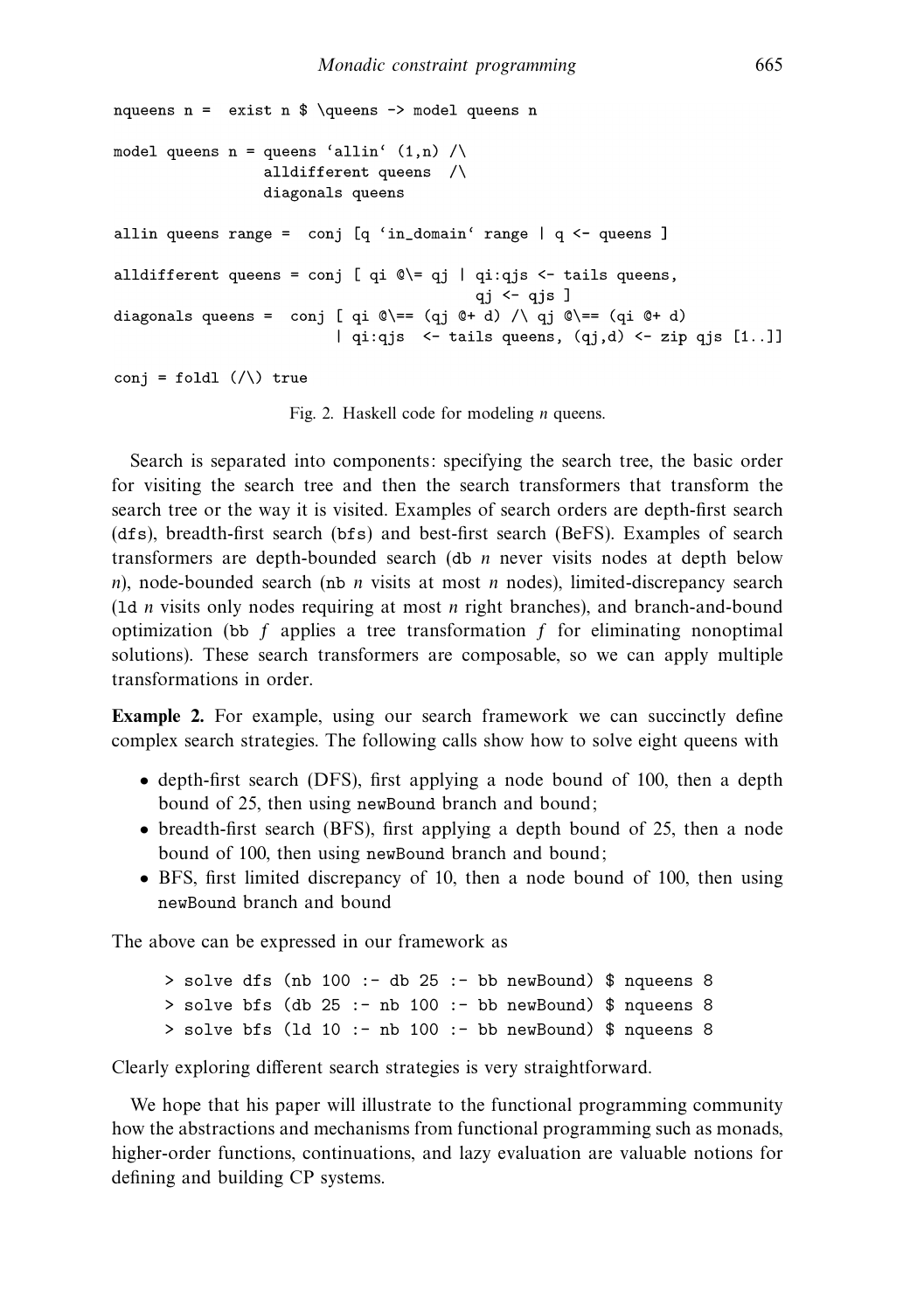Functional abstractions have been used throughout the development of CP. Indeed in the evolution of CP we have seen a series of increasingly complex abstractions as the field became better understood. The original  $CLP(X)$  framework (Jaffar & Lassez, 1987) already abstracted the constraint language and solver from the rest of the language. Constraint logic programming (CLP) languages such as ECLiPSe (ECLiPSe, 2008) provided search abstractions that allowed features of search such as variable and value selection to be defined by users code. The Oz (Smolka, 1995) language separated the definition of the search tree, from the method used to explore it, providing functional abstractions for defining the search. OPL (Van Hentenryck et al., 2000) provided for the first time search strategy transformers in the form of search limiters and mechanisms to define these transformers. Most recently Comet (Van Hentenryck & Michel, 2006) defined search through continuations and provided functional abstractions to thread complex state through a search in order to build complex search strategies.

Our work can be viewed as encapsulating the functional abstractions previously used in CP in a functional programming language and as using the power of functional programming to take a further step in the increasingly abstract view of search and CP. The following are the contributions of this paper:

- We show how monads provide a powerful tool for implementing CP abstractions, which allows us to build a highly generic framework for CP.
- We define search strategy transformers that are composable transformers of search and show how we can understand existing search strategies as constructed from more fundamental transformers.
- We open up a huge space of exploration for search transformers.

The code is available at http://www.cs.kuleuven.be/~toms/Haskell/.

The remainder of the paper is organized as follows: In Section 2 we give a generic definition of a constraint solver and show how it can be instantiated by a simple finite domain (FD) solver. In Section 3 we define a structure for representing conjunctive constraint models. In Section 4 we extend the structure to model disjunctive constraint models and now have sufficient expressiveness to run a model for the first time. In Section 5 we extend the modeling structure to allow dynamic definitions of the model and are now able to define a basic CP system, with user-defined search. In Section 6 we introduce basic search strategies that define the order in which nodes in the dynamic search tree are visited. In Section 7 we introduce search strategy transformers, which allow us to modify a given search as it proceeds. In Section 8 we extend search strategy transformers to be composable, so that we can apply multiple transformations to an underlying search. In Section 9 we discuss related work, and in Section 10 we conclude and discuss future work.

# **2 Constraint solvers**

The core component of a CP system is the constraint solver. This is the engine that determines if conjunctions of constraints may be satisfiable and that can reflect information that it knows about a conjunction of constraints.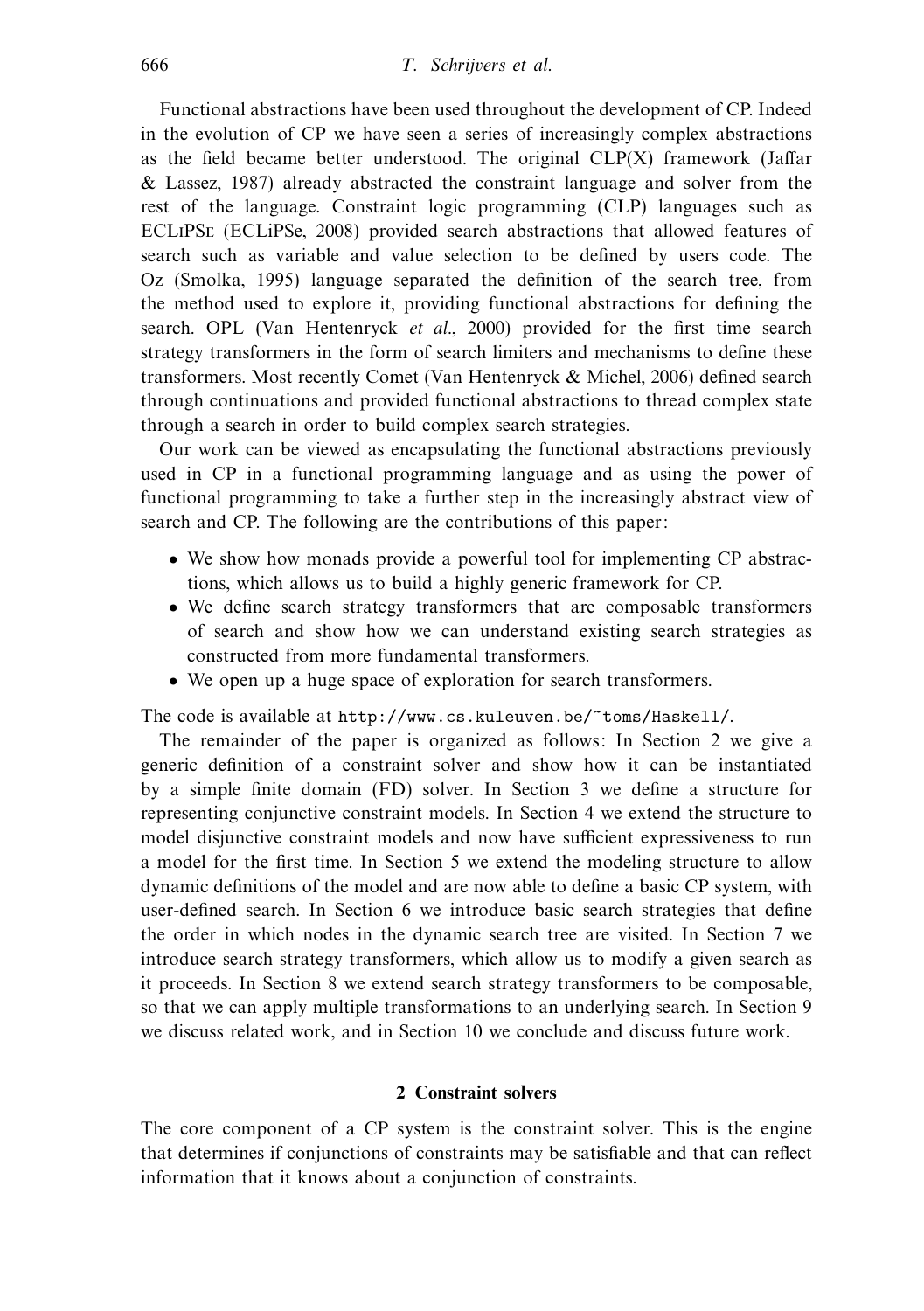We define a fully generic constraint solver interface in what follows, and then we show how this interface can be instantiated for our FD constraint solver for *n* queens.

#### *2.1 Generic solver interface*

Our generic constraint solver interface is captured by the Solver type class:

```
class Monad solver => Solver solver where
 type Constraint solver :: *
 type Term solver :: *
 newvar :: solver (Term solver)
 add :: Constraint solver -> solver Bool
 run :: solver a -> a
```
This type class requires that solver be a monad, which allows it to encapsulate its state. A solver has two associated types (Schrijvers et al., 2008), the type of supported constraints (Constraint solver) and the type of terms that constraints range over (Term solver).

The terms of interest are of course the constraint variables; a fresh variable is generated by the newvar function. Constraints over terms are added to the solver's current set of constraints (its state) by the add function. The function also returns whether this addition leads to a possibly consistent set of constraints – it returns False if the solver knows that the conjunction of constraints is inconsistent. As this is the only operation that may *fail*, it is undesirable to require that solver is an error monad. Resorting to a monad transformer to indicate the potential failure of add, e.g., by giving it signature Constraint solver -> MaybeT solver (), strikes us as overkill too.

Finally, the run function allows us to run an action in the solver monad and get back a result.

#### *2.2 A simple FD solver*

To illustrate the above generic solver interface, we now present a simple instantiation, without going into the implementation details.

Our solver type is called FD and its instance of the Solver class is

```
instance Solver FD where
 type Constraint FD = FDConstraint
 type Term FD = FDTerm
 newvar = newvarFD
 add = addFDrun = runFD
```
The FDTerm type is abstract, and of course the details of the member functions are not exposed. All the programmer needs to know are the details of the FDConstraint type. Our small FD solver only supports three constraints:

```
data FDConstraint = FDIn FDTerm (Int, Int)
                  | FDEQ FDTerm Int
          | FDNE FDTerm FDTerm Int
```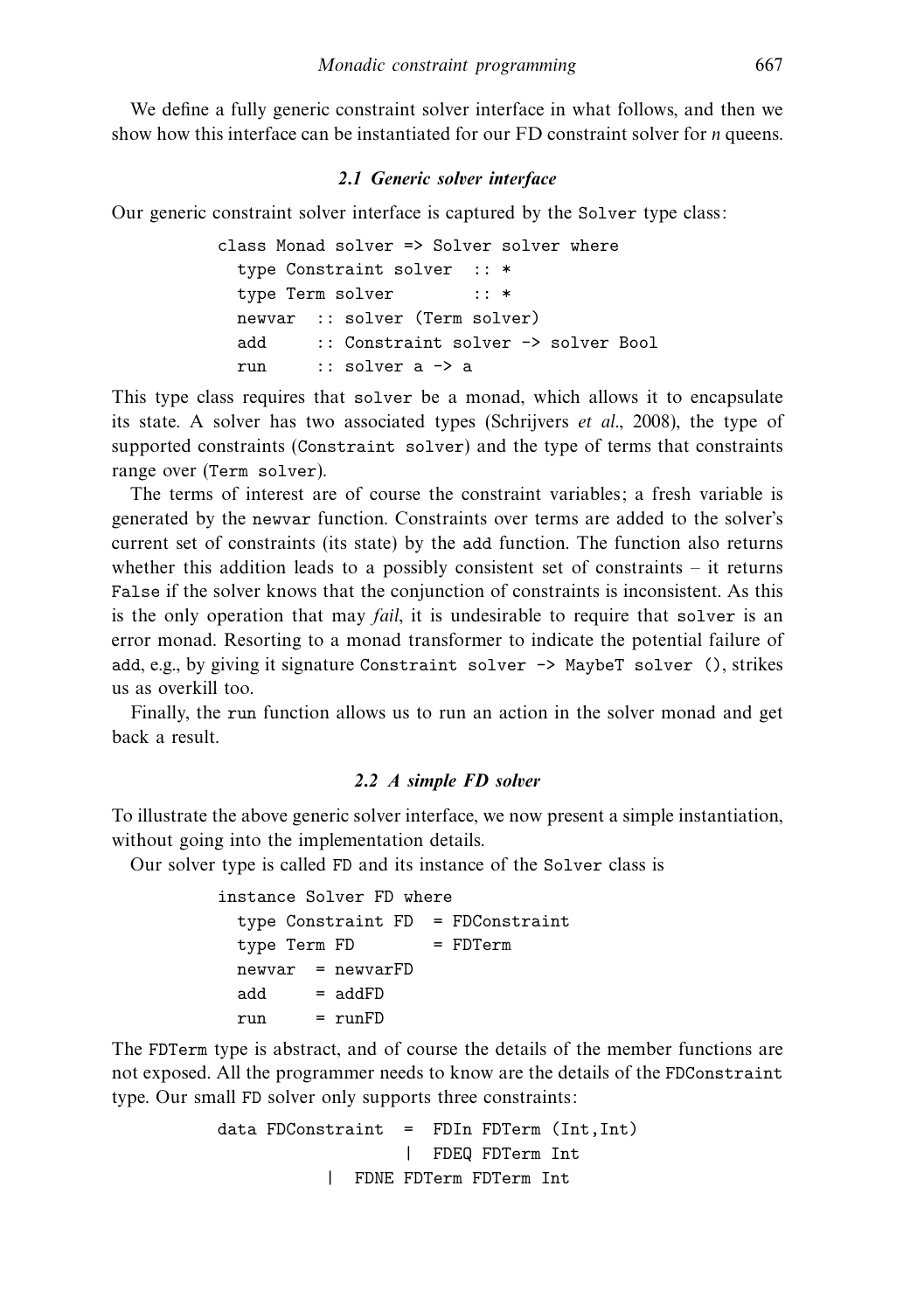The first, FDIn, restricts a variable to a range; the second, FDEQ, forces a variable to take a value; and the third, FDNE, expresses that a variable is not equal to the sum of another variable and an integer. Formally, the semantics can be expressed as

$$
\begin{aligned}\n[\text{FDIn } t \ (l, u)] = [\![t]\!] &\in \{l, \dots, u\} \\
[\text{FDEQ } t \ d]] = [\![t]\!] &= d \\
[\text{FDNE } s \ t \ i]] = [\![s]\!] &\neq [\![t]\!] + i\n\end{aligned}
$$

We use Overton's FD solver (Overton, 2008) for the concrete implementation.

The above is sufficient to express our *n*-queens model. However, it is a rather primitive way of writing a model, directly against the constraint solver interface. In the next section, we define a more suitable generic model abstraction that is further away from the constraint solver interface.

Note that global constraints, such as alldifferent (Régin, 1994), an important feature of CP, may be supported directly by the solver by making them part of the Constraint solver type. They can also be defined succinctly by decomposition to more primitive constraints (as we do for alldifferent in Figure 2) using the primitive solver interface.

# **3 Model tree**

We wish to represent the constraint model as a separate data type rather than a composition of functions from the constraint solver interface. This has many obvious advantages for manipulating and inspecting the model, which will be handy later on.

Although right now our model is only a heterogeneous sequence, we call the model data type Tree:

```
data Tree solver a
   = Return a
   | NewVar (Term solver -> Tree solver a)
   | Add (Constraint solver) (Tree solver a)
```
This data type has the two obvious constructors NewVar and Add that mimic the corresponding functions from the solver interface. Finally, the Return constructor is the base case and marks the end of a model.

The type Tree has two type parameters: solver is the obvious constraint solver type, while a is a value returned in the Return node. It turns the Tree type into its own free monad:

```
instance Monad (Tree solver) where
  return = Return(\gg)= = bind
(Return x) 'bind' k = k x(NewVar f) 'bind' k = NewVar (\vee -> f v 'bind' k)
(\text{Add } c \quad t) 'bind' k = \text{Add } c (t 'bind' k)
```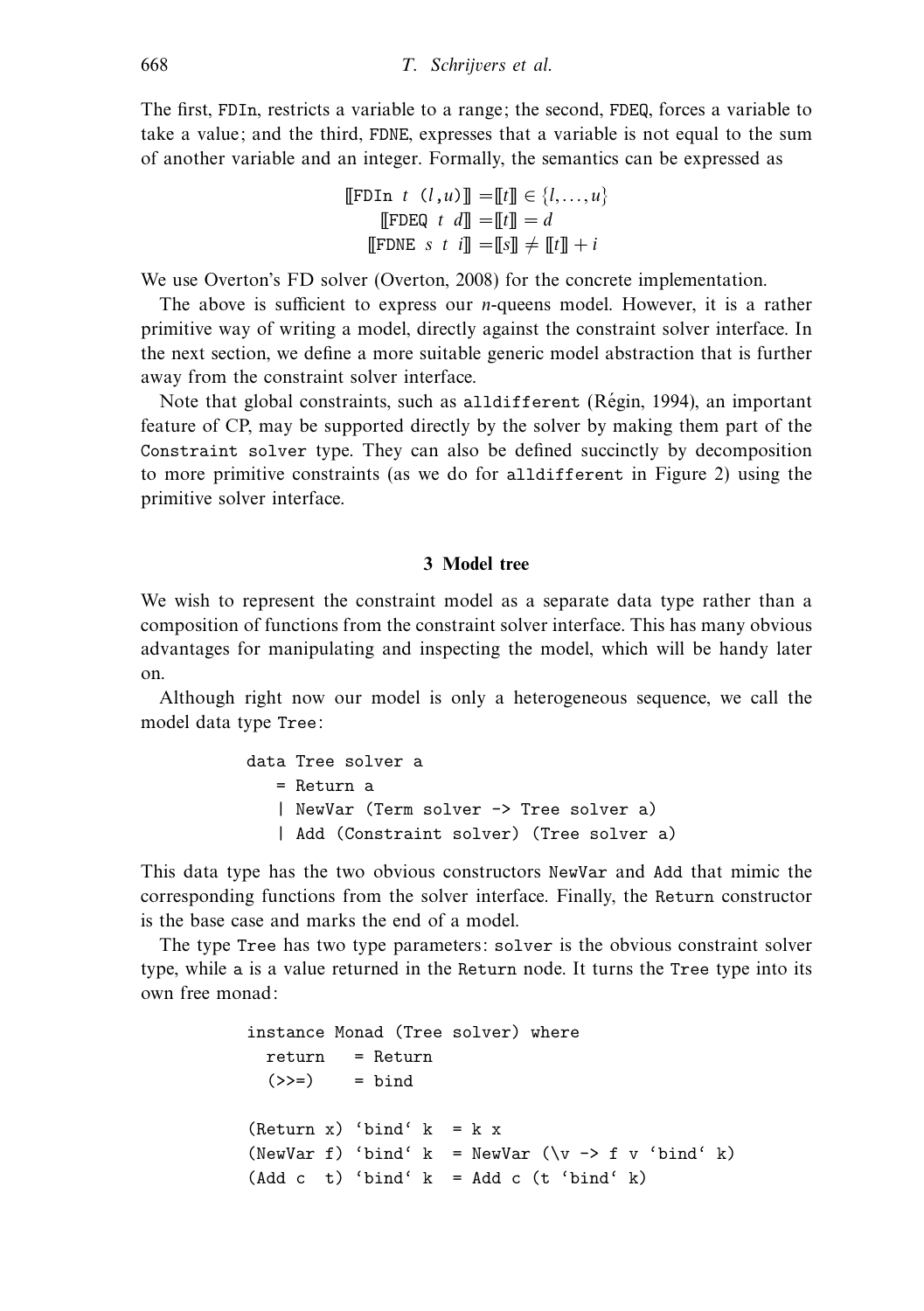```
exist n k = f n []
    where f 0 acc = k acc
          f n acc = NewVar \frac{1}{2} \vee - f (n-1) (v:acc)
v 'in_domain' r = Add (FDIn v r)= Add (FDEQ v1 n)
v1 Q = ndata FDPlus = FDTerm :+ Int
(Q+) = (+)v1 \< = v2= Add (FDNE v1 v2 0)
v1 @>= (v2 : + n) = Add (FDNE v1 v2 n)true
                   = Return ()(1)= (>>)
```
Fig. 3. Solver interface as Tree generator for *n* queens.

Observe that bind effectively extends a model by replacing the base case Return by another model.

In terms of this new model data type, we can express the auxiliary functions of the *n*-queens problem as well. They are shown in Figure 3. It is seen that exist *n k* creates *n* new variables passed as an argument to  $k$ ;  $v$  in domain  $r$  constrains variable *v* to be in range *r*;  $\mathbb{Q} = \mathbb{Q} =$ , and  $\mathbb{Q} =$  are syntactic sugar for the underlying constraint of equality, disequality, and disequality with offset; true represents the always true constraint; and conjunction  $\wedge$  is simply the monadic  $\rightarrow$  bind operation.

Because the model itself now does not run the problem through the solver, we must provide a separate "evaluation" function:

```
solve :: Solver solver => Tree solver a -> a
solve = run . eval
eval :: Solver solver => Tree solver a -> solver a
eval (Return x) = return xeval (Add c t) = add c >> eval t
eval (NewVar f) = newvar >>= \v -> eval (f v)
```
#### **4 Disjunctive model tree**

FD solvers, as well as most other constraint solvers, are incomplete; that is, when given a conjunction of constraints they can give three possible answers: satisfiable, unsatisfiable, or unknown (when the solver cannot determine if the conjunction is satisfiable or not). In order to complete a constraint solver and find one or more solutions, additional constraints must be added until the solver establishes a solution – or inconsistency. Of course, it is not a priori known what constraints need to be added in order to find a solution; one must try out different alternatives.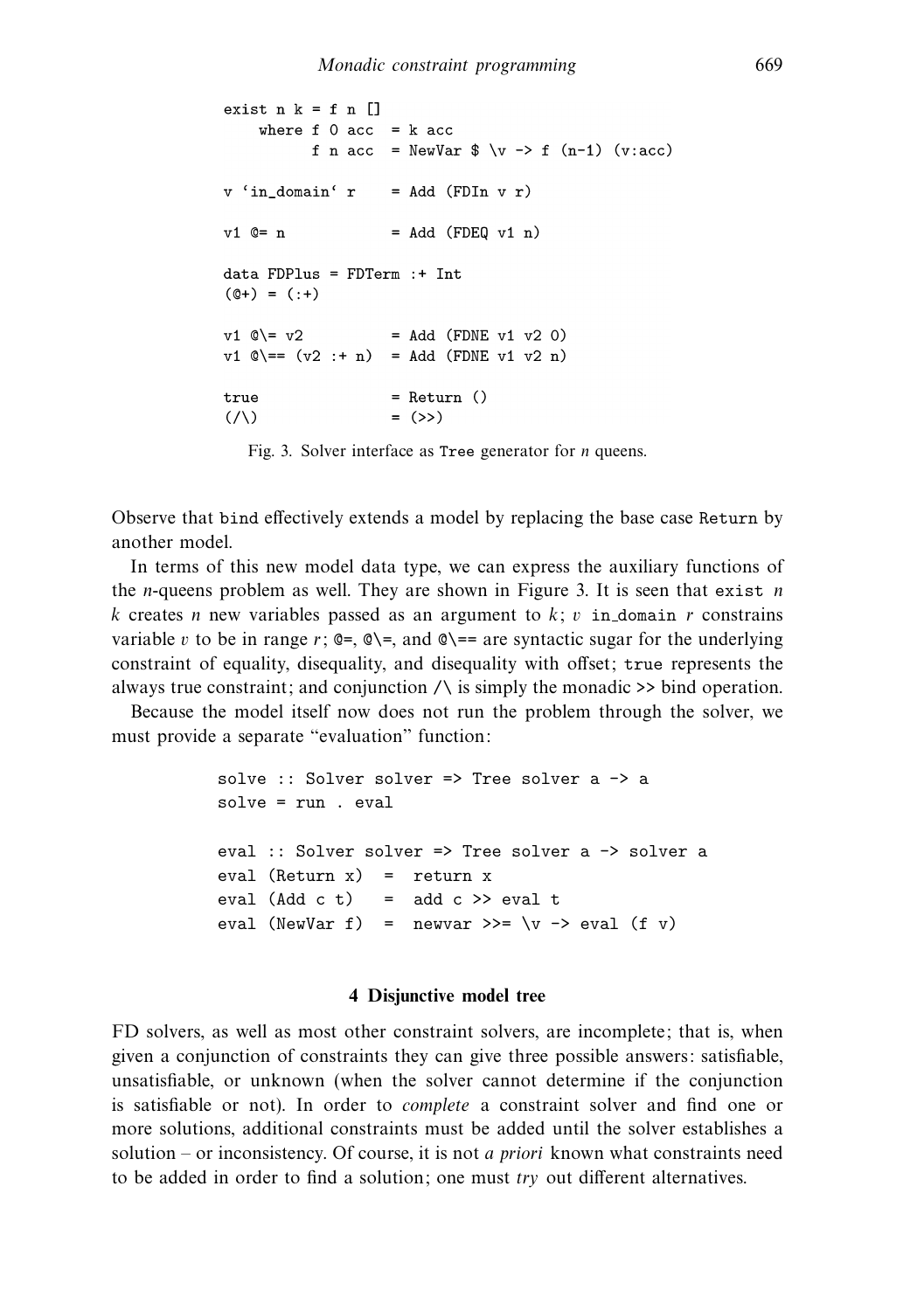For this purpose we extend the model tree data type with two new constructors:

```
data Tree solver a
   = ...
   | Try (Tree solver a) (Tree solver a)
   | Fail
```
The Try constructor denotes two disjoint alternatives, for exploring the space of candidate solutions. The Fail constructor denotes a dead end. The bind function is extended in the obvious manner to cover these new constructors:

```
Fail 'bind' k = Fail
(Try l r) 'bind' k = Try (l 'bind' k) (r 'bind' k)
```
Note that the binary Try constructor could be generalized to an arbitrary number of alternatives, giving it the signature  $Try$  :: [Tree solver a]  $\rightarrow$  Tree solver a. For the simplicity of the presentation, we avoid doing so. Moreover, no expressiveness is lost, as variadic disjunctions are easily decomposed into binary disjunctions.

#### *4.1 Solving with branches: Solver state snapshots*

We need to extend our solver to handle Try nodes. In order to do so we make a minimal extension to the constraint solver interface:

```
class Monad solver => Solver solver where
  ...
  type Label solver :: *
  mark :: solver (Label solver)
  goto :: Label solver -> solver ()
```
The solver must now support a "label" type, which represents a solver state in one way or another. The mark function returns a label for the current solver state, and the goto function brings the solver back into an earlier state.

It is up to the solver to choose a representation for its labels and what strategy to use for returning to a previous state from the current one. Two common techniques are copying and trailing. In the former approach, a label is a copy of the whole solver state and the two functions are obvious. A copying solver could also use adaptive recomputation (Schulte, 1999).

In the latter approach, a label is a trail of incremental changes. Navigating from the current state to a previous state happens as follows:

- We determine all common incremental changes between the trails of the two states, starting at the root.
- All other changes of the current state are undone.
- All other changes of the previous state are redone.

The idea is that the incremental changes are cheaper to undo and redo than actual full recomputation.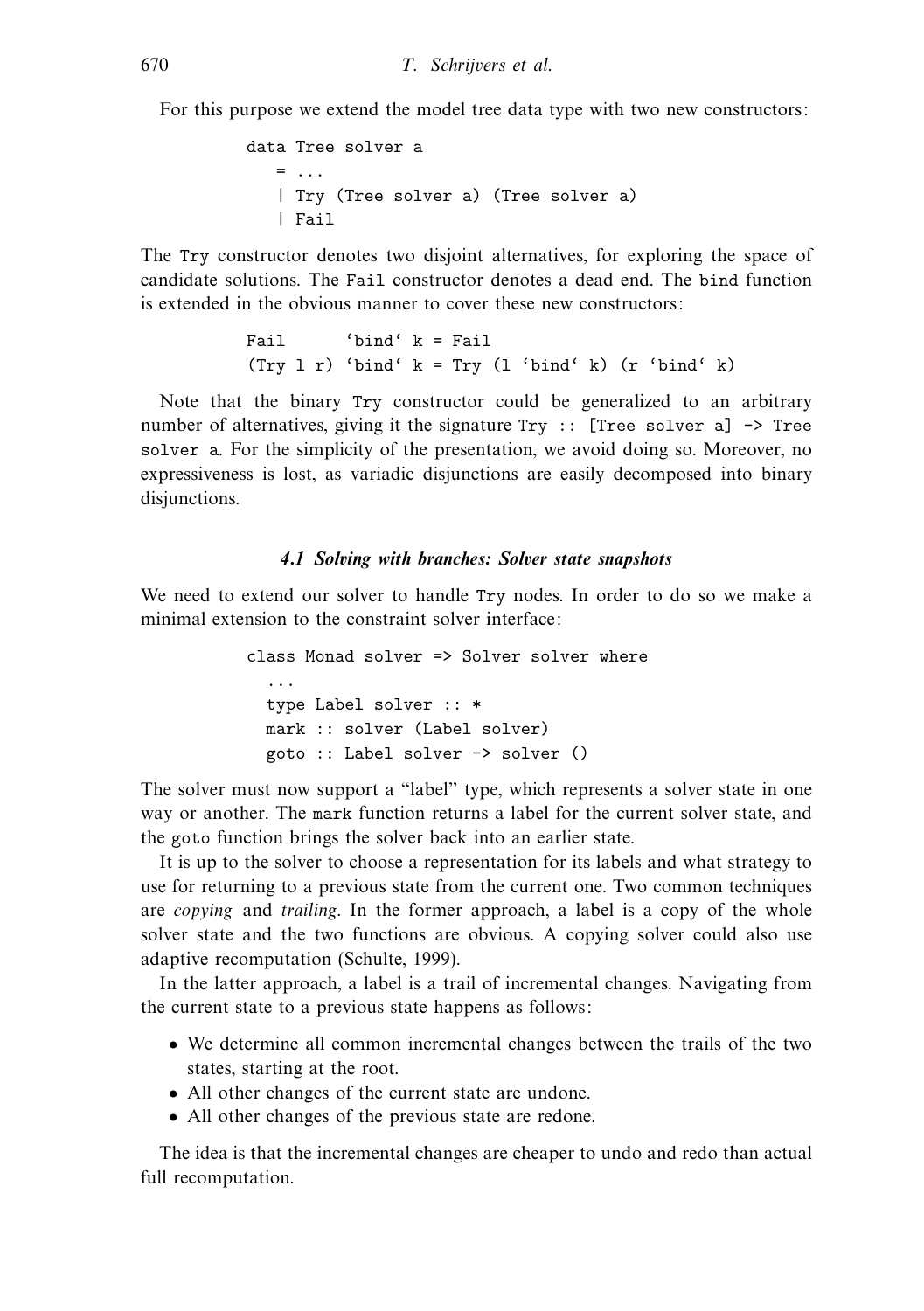```
solve = run. evaleval :: Solver solver => Tree solver a -> solver [a]eval model = eval' model []eval' (Return x) wl = do xs <- continue wl
                         return (x:xs)eval' (Add c t) w1 = do b \leq - add cif b then eval' t wl
                              else continue wl
eval' (NewVar f) wl = do v \le - newvar
                         eval' (f v) wleval' (Try 1 r) wl = do now \leq mark
                         eval' 1 ((now, r):wl)eval' Fail
               wl = continue wlcontinue []
                       = return []continue ((past, t):wl) = do goto pasteval' t wl
```
Fig. 4. Code for solve showing how a model tree is evaluated by threading a solver along its branches.

```
nqueens n = exist n $ \queens -> model queens n / \enumerate queens [1..n]
enumerate queens values = conj [ enum queen values | queen <- queens ]
enum var values = disj [ var @= value | value <- values ]
disj = foldl (\n\backslash) false
(\setminus) = Try
false = Fail
```
Fig. 5. Model for *n* queens with explicit enumeration of variables values.

Now the solving strategy goes down one branch but remembers to revisit the other branch: the branch is pushed onto a worklist together with a label for the current solver state. The code for solve is shown in Figure 4. Here the worklist is a stack and the search is implicitly depth-first left to right.

**Example 3.** With these new constructors, we can now extend the *n*-queens model to enumerate the possible values of each variable in different disjunctions. The resulting code is shown in Figure 5. The enumerate function creates a conjunction of enumerations using enum var values that creates a disjunction setting the variable to each of the given values. Note how disjunction  $\setminus$  is simply Try and the false constraint is Fail.

The enumerate function constructs a tree of disjunctive constraints; for example, for two queens it constructs the tree shown in Figure 6, which is represented by the term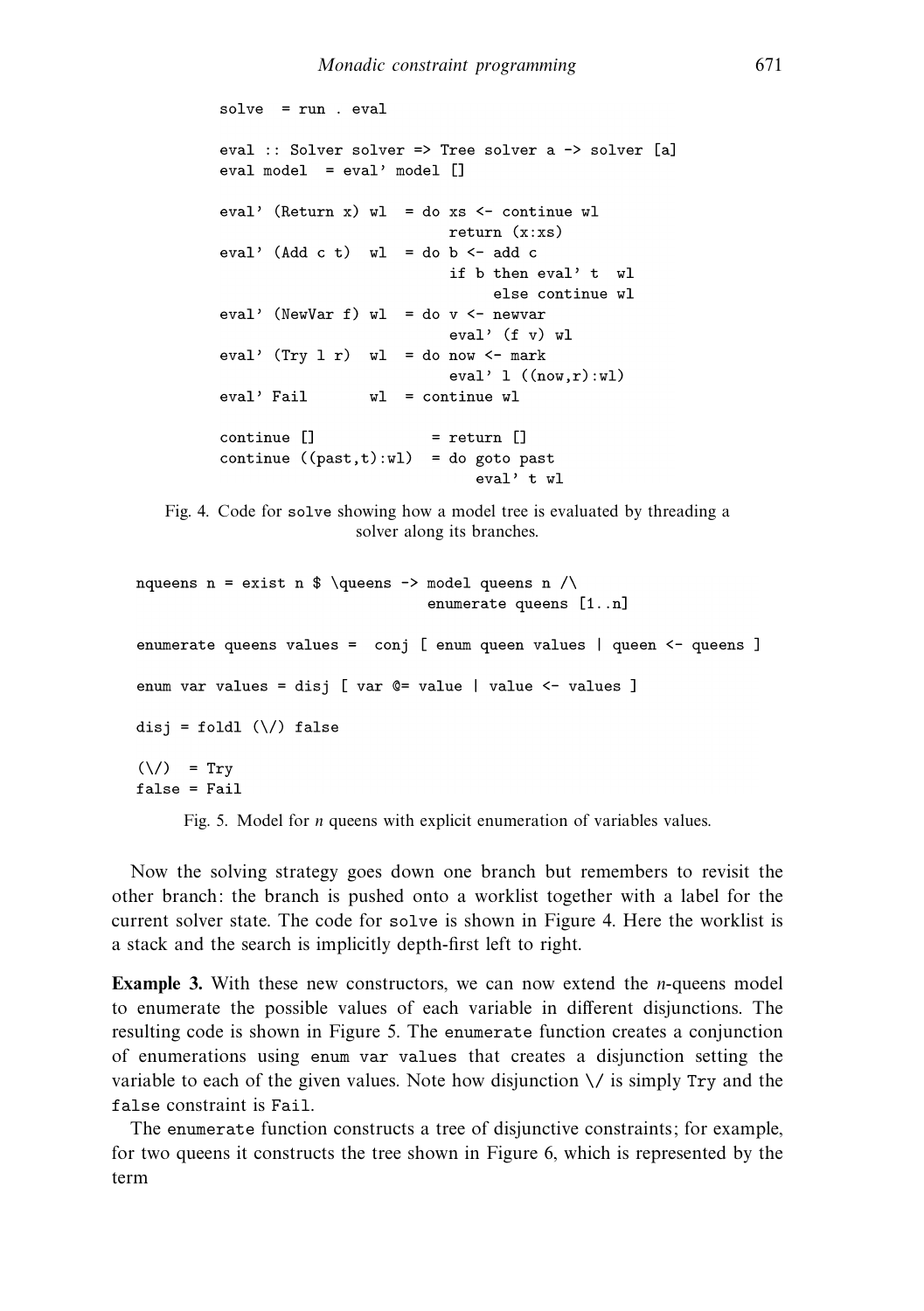

Fig. 6. Enumeration tree for two queens.

```
Try (Add (q1 0= 1) -- 1(Try (Add (q2 @= 1) -- 2)Return ()) -4(Try (Add (q2 @= 2)
             Return () -- 5
           Fail))
  (Try (Add (q1 @= 2)
        (Try (Add (q2 @= 1) -- 3
           Return () -6(Try (Add (q2 @= 2)
                Return () --7
             Fail)))
     Fail))
```
We can now run the code:

```
> solve (nqueens 1)
\lceil()]
> solve (nqueens 2)
\Box> solve (nqueens 3)
\Box> solve (nqueens 4)
[(),()]
```
Each () indicates a solution.

As the example above shows, running the solver is not very informative. The result tells us there are two solutions but does not tell us what they actually are. Yet, what we are really interested in are of course the actual solutions.

One way to return the actual solutions is to modify the enumerate function and make it generate a Return leaf that lists the assignments made. However, in the next section we will see a much more concise way to achieve the same effect.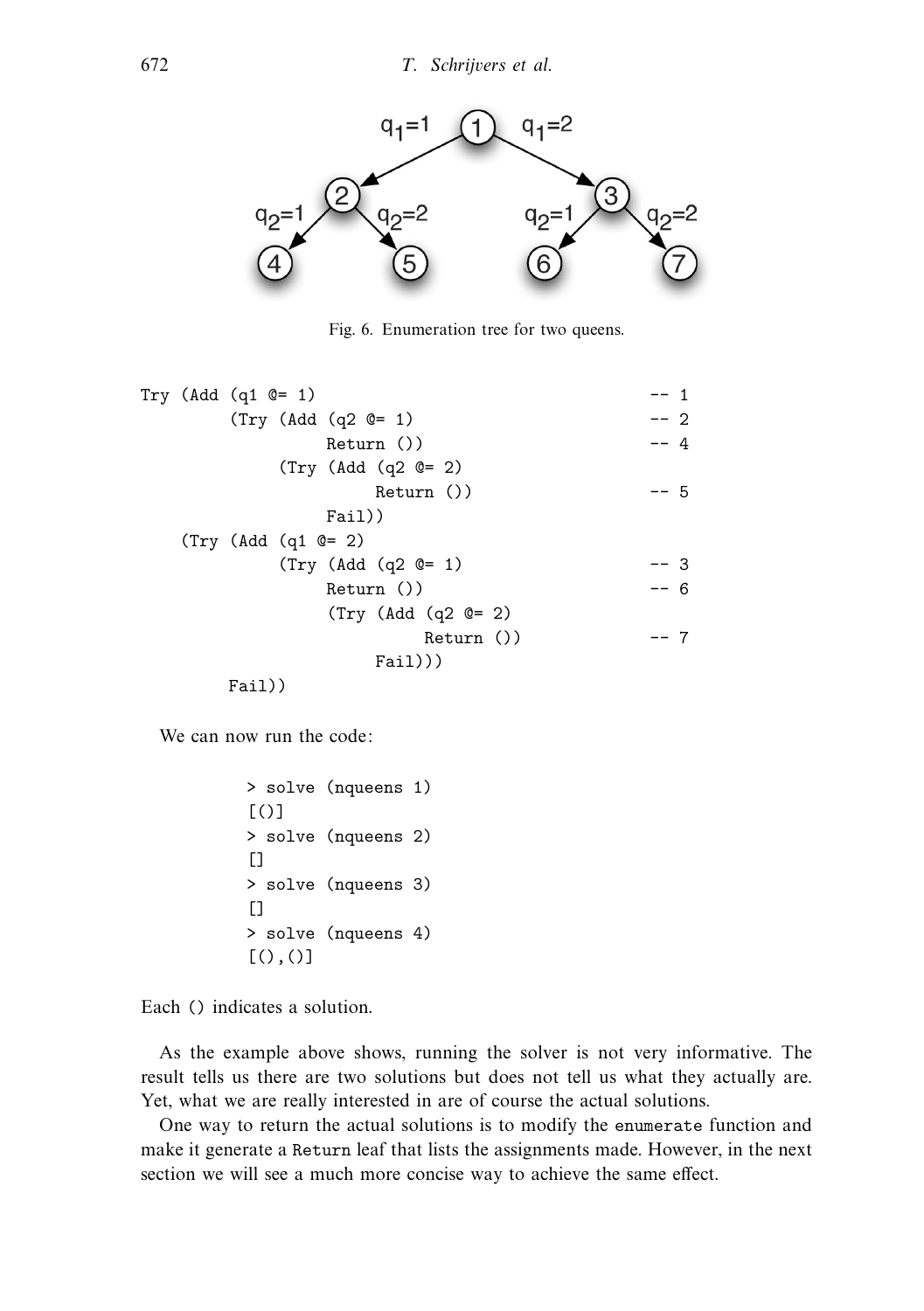```
nqueens n = exist n $ \queens -> model queens n /\
                                  enumerate queens
enumerate = Dynamic . label
label []
              = return ()label (v:vs) = do d \leftarrow domain vreturn $ enum v d /\ enumerate vs
```
Fig. 7. Code for enumerating the search for *n* queens.

# **5 Dynamic model tree**

The full *n*-queens model tree has an overwhelming  $n<sup>n</sup>$  leaves as well as a proportional number of internal Try nodes. Even though lazy evaluation will avoid constructing all of this tree, many of the choices immediately lead to failure. We can do much more efficient and interesting search if we can make use of dynamic information in the solver.

In this section, we show several techniques for dynamically building a smaller tree, based on the solver state. Importantly we only build the tree for the parts of the search space we actually explore. For this purpose, we add one more constructor to the tree data type:

```
data Tree solver a
   = ...
   | Dynamic (solver (Tree solver a))
```
The evaluation function deals with this new constructor as follows:

```
eval' (Dynamic m) w1 = do t < -meval' t wl
```
Note that the Dynamic m adds additional expressiveness because the generated tree is not fixed statically but depends on the dynamic solver state.

#### *5.1 Branching on the dynamic range*

Earlier, we branched the *n*-queens model on the full static range  $(1, n)$  of each variable. However, many of the values in this range will directly result in inconsistency. Indeed, FD constraint solvers keep track of each variable's set of possible values. This domain dynamically shrinks as new constraints are added. By the time that possible values are enumerated a queen's domain has shrunk to a set  $d \subseteq \{1..n\}$ . Any attempt to assign a value *v*, where  $v \notin d$ , is in vain. By dynamically inspecting the variable's current domain, we can avoid generating these redundant attempts.

**Example 4.** We assume that the FD constraint solver exposes a function domain :: FDTerm -> FD [Int] to inspect a variable's current domain. Then we can dynamically generate the enumeration subtree, based on each variable's dynamic domain. The code is shown in Figure 7.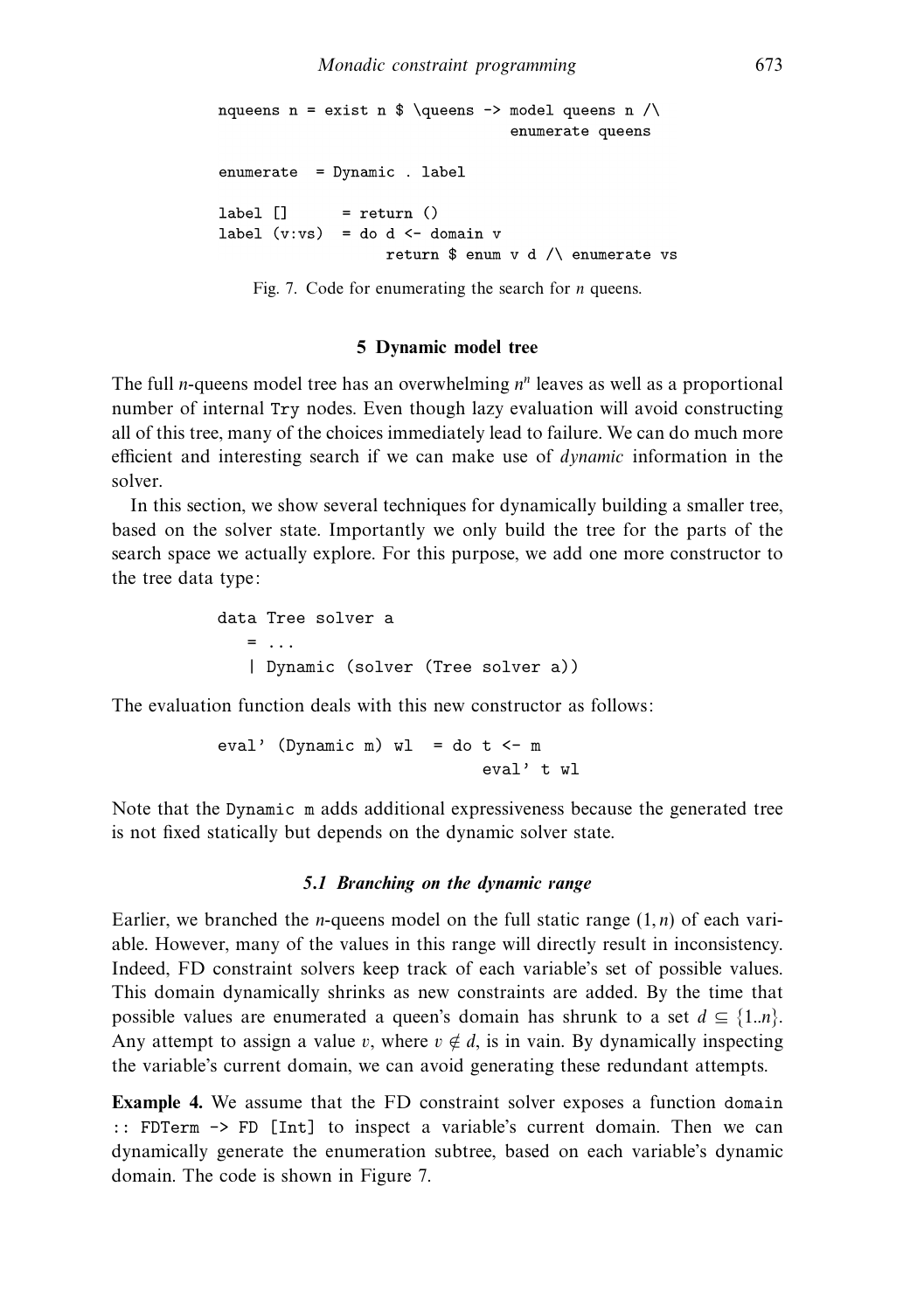```
enumerate vs = Dynamic. (label firstfail middleout vs)
label varsel valsel vs = do vs' \leq varsel vs
                            label' vs'
 where label' []
                       = return ()label' (v:vs) = do d \leftarrow valsel $ domain v
                            return $ enum v d \wedgeDynamic . (label varsel valsel vs)
firstfail vs = do ds < - mapM domain vs
                   return [v | (d,v) <- zip ds vs
                               , then sortWith by (length d) ]
middleout l = let n = (length 1) 'div' 2 ininterleave (drop n 1) (reverse $ take n 1)
interleave []
                  ys = ysinterleave (x:xs) ys = x: interleave ys xs
```


# *5.2 Variable and value selection*

So far we have selected the queen variables for value assignment in their natural order. However, there is no particular semantic reason to do so: any order yields the same solutions, though perhaps in a different order. However, the size of the search tree may be quite different. It turns out that for *n* queens we get a much smaller search tree, if we select the variable with the smallest domain first; this is called the first-fail principle. The idea behind first-fail is that straining the bottleneck, the variable with the smallest degree of freedom, exposes inconsistency more quickly.

Similarly we can order the way in which we try values for each queen. This does not change the size of the search tree but may push the solutions to the left of the search tree, so in left-to-right search they are found earlier. For the *n*-queens problem it is known that trying the values of a variable from the middle of the board outwards is beneficial.

Figure 8 gives generic code for a labeling function that takes two arguments: varsel reorders a list of variables so that the selected variable is first, while valsel reorders a list of values so that they are tried in the left-to-right order. The figure also shows implementations of first-fail variable selection and middleout value ordering. First-fail variable selection chooses the variable with least domain size. Middleout ordering tries values closest to the middle of the domain first, implemented by splitting the list in half and interleaving the reverse of the first half with the second half.

#### *5.3 Running the solver revisited*

If the FD solver exposes a function value :: FDTerm -> FD Int that returns the value assignment of a variable, the Dynamic constructor allows us to return the solution in a highly convenient way: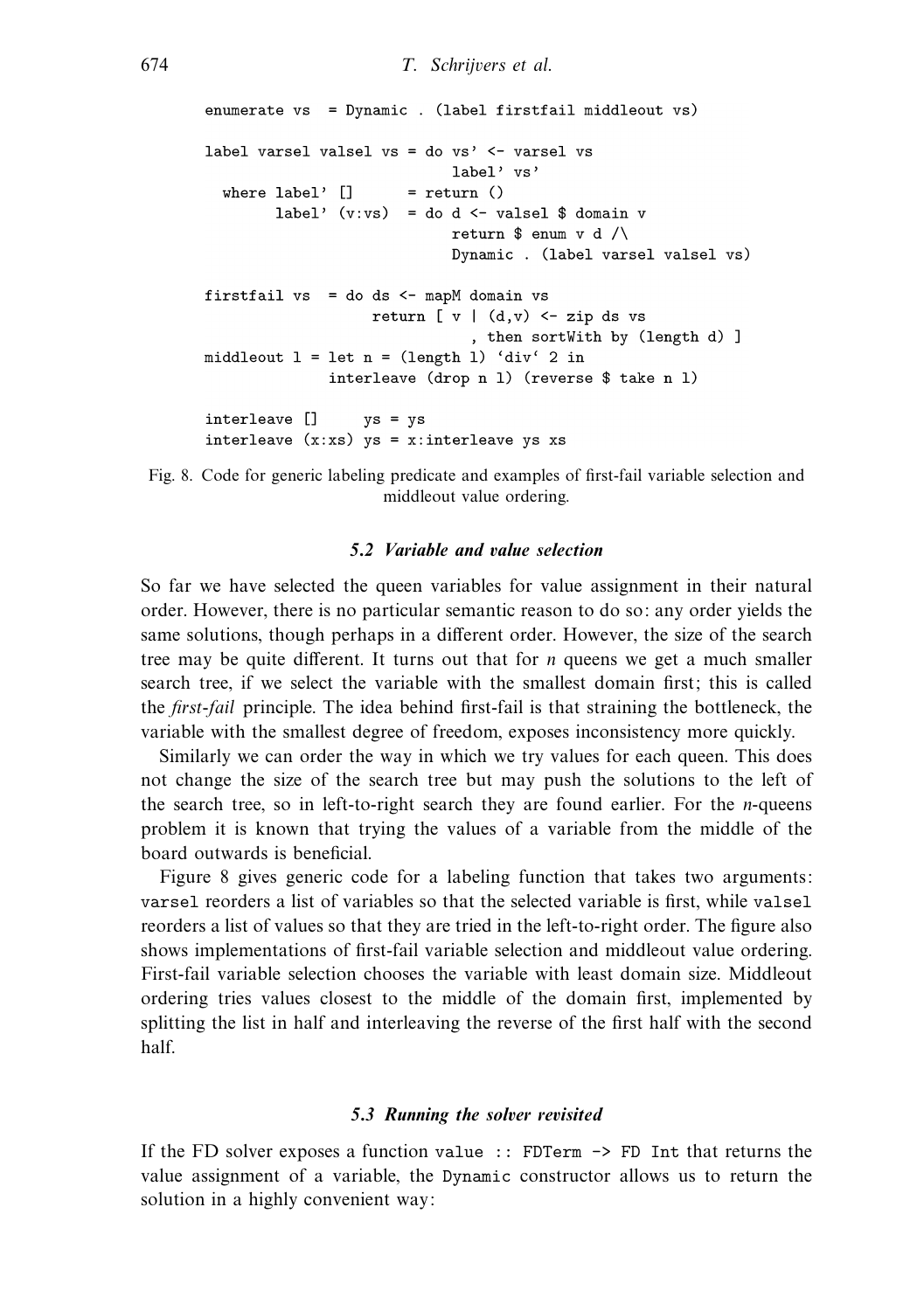```
nqueens n = exist n $ \queens -> model queens n
                                                          \sqrt{}\bigwedgeenumerate queens
                                   assignments queens
assignments
              = mapM assignment
assignment q = Dynamic $ value q \gg = (return. Return)
```
Fig. 9. Code to output the solutions to an *n*-queens problem.



Fig. 10. The two solutions to the four-queens problem.

**Example 5.** Let's extend our *n*-queens code, so that the solutions are returned. We simply need to capture the assignments of the variables at a solution and return them. The code is shown in Figure 9. Now, running the solver, we get to see the actual solutions:

```
> solve (nqueens 1)
[[1]> solve (nqueens 2)
\Box> solve (nqueens 3)
\lceil]
> solve (nqueens 4)
[2,4,1,3], [3,1,4,2]]
```
The two solutions to the four queens problem are shown in Figure 10.

# *5.4 Alternate labeling strategies*

Being able to flexibly define a dynamic model tree is a key capability for CP. To show the importance of the right labeling approach we compare some different approaches.

Table 1 compares the number of nodes visited to find all solutions, or just the first solution, for four different strategies:

- in order, the default approach defined in Figure 7;
- first fail (ff) using the code of Figure 8 with enumerate = Dynamic . (label firstfail id);
- ff  $+$  middle out using the code of Figure 8; and
- ends out where variables are selected alternately from each end of the board (a bad search order).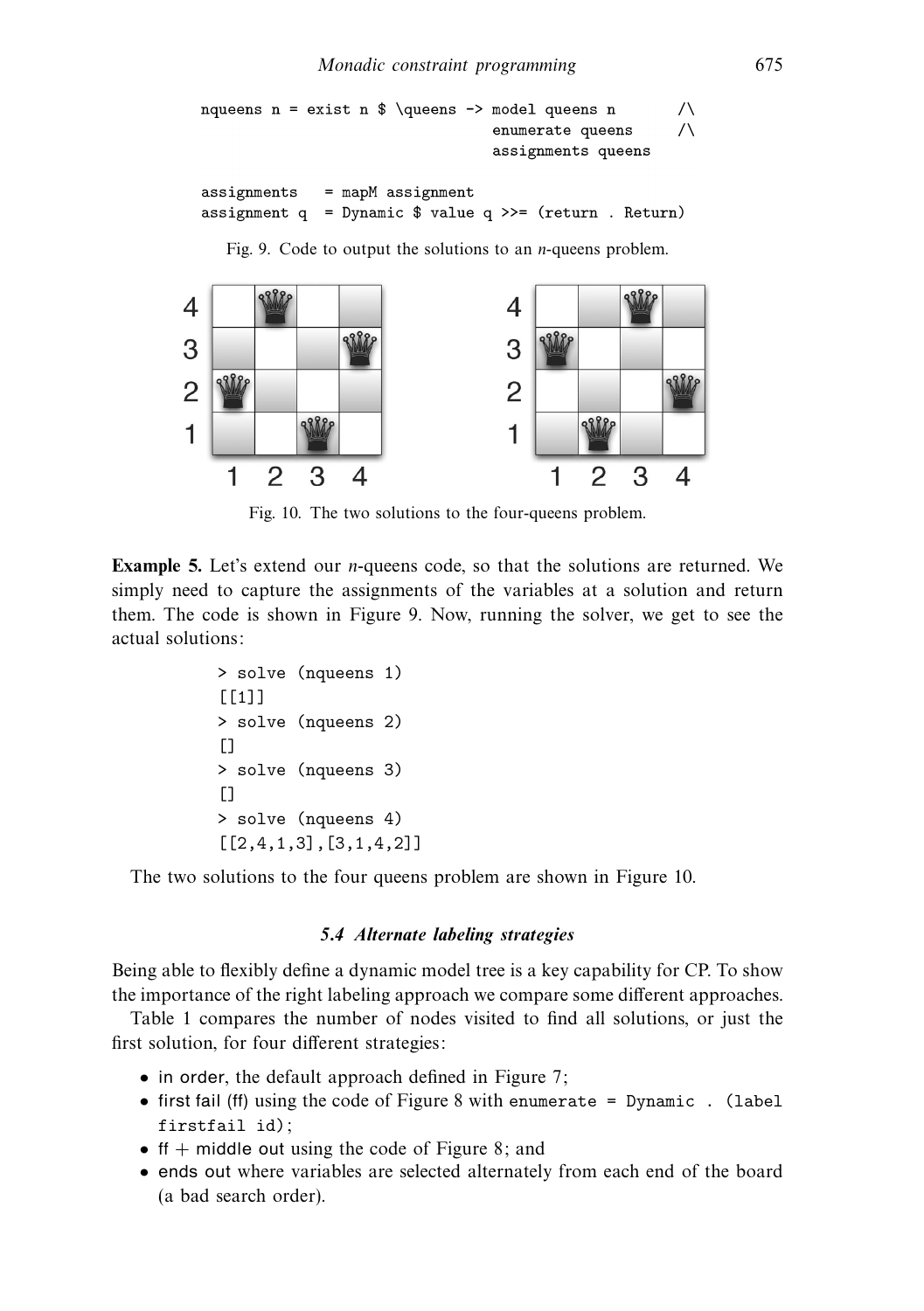Table 1. Table comparing the number of 'Try' nodes visited to find 'All' or the 'First' solution, using various labeling strategies; – indicates more than 100,000 nodes

| in order                |                          |                          | first fail               |         | $ff + middle$ out        | ends out |                          |         |
|-------------------------|--------------------------|--------------------------|--------------------------|---------|--------------------------|----------|--------------------------|---------|
| $\boldsymbol{n}$        | All                      | First                    | All                      | First   | All                      | First    | All                      | First   |
| $1\,$                   | 9                        | 8                        | 9                        | $\,8\,$ | 9                        | $\,8\,$  | $\overline{9}$           | $\,8\,$ |
| $\overline{2}$          | 13                       | 13                       | 13                       | 13      | 13                       | 13       | 13                       | 13      |
| $\overline{\mathbf{3}}$ | 23                       | 23                       | 23                       | 23      | 23                       | 23       | 23                       | 23      |
| $\overline{\mathbf{4}}$ | 84                       | 52                       | 84                       | 52      | 84                       | 44       | 84                       | 52      |
| 5                       | 282                      | 62                       | 280                      | 62      | 280                      | 62       | 288                      | 64      |
| 6                       | 329                      | 117                      | 325                      | 113     | 325                      | 103      | 369                      | 139     |
| $\boldsymbol{7}$        | 1,531                    | 107                      | 1,479                    | 107     | 1,479                    | 109      | 1,683                    | 129     |
| $\,8\,$                 | 4,378                    | 254                      | 4,286                    | 252     | 4,286                    | 138      | 5,166                    | 228     |
| 9                       | 17,496                   | 190                      | 16,756                   | 186     | 16,756                   | 166      | 21,318                   | 290     |
| 10                      | 54,141                   | 285                      | 52,371                   | 221     | 52,371                   | 205      | 73,515                   | 423     |
| 11                      |                          | 261                      | $\overline{\phantom{0}}$ | 293     | $\overline{\phantom{0}}$ | 259      | $\overline{\phantom{0}}$ | 839     |
| 12                      |                          | 514                      |                          | 494     |                          | 276      | $\overline{\phantom{0}}$ | 566     |
| 13                      |                          | 370                      | -                        | 544     |                          | 354      | $\overline{\phantom{0}}$ | 1,848   |
| 14                      |                          | 1,995                    | $\overline{\phantom{0}}$ | 501     |                          | 375      | $\equiv$                 | 2,487   |
| 15                      |                          | 1,555                    |                          | 421     |                          | 473      | $\overline{\phantom{0}}$ | 4,465   |
| 16                      |                          | 9,738                    |                          | 480     |                          | 518      | $\overline{\phantom{0}}$ | 33,418  |
| 17                      | $\overline{\phantom{0}}$ | 6,430                    | $\overline{\phantom{0}}$ | 584     | L                        | 544      | $\overline{\phantom{0}}$ | 17,070  |
| 18                      | $\overline{\phantom{0}}$ | 37,797                   | $\overline{\phantom{0}}$ | 665     | $\overline{\phantom{0}}$ | 683      | $\overline{\phantom{0}}$ |         |
| 19                      |                          | 3,631                    | L,                       | 761     |                          | 647      |                          |         |
| 20                      | $\overline{a}$           |                          | $\overline{\phantom{0}}$ | 748     | L                        | 830      |                          |         |
| 21                      | $\overline{\phantom{0}}$ | ÷                        | $\overline{\phantom{0}}$ | 954     | $\overline{\phantom{0}}$ | 1,358    |                          |         |
| 22                      |                          |                          |                          | 845     | $\overline{\phantom{0}}$ | 861      |                          |         |
| 23                      |                          |                          |                          | 901     |                          | 905      |                          |         |
| 24                      |                          | $\overline{\phantom{0}}$ | $\equiv$                 | 1,008   | $\overline{\phantom{0}}$ | 996      |                          |         |
| 25                      |                          |                          | $\overline{\phantom{0}}$ | 1,082   | $\overline{\phantom{0}}$ | 1,534    |                          |         |
| 26                      |                          |                          | $\overline{\phantom{0}}$ | 1,137   | $\overline{\phantom{0}}$ | 1,195    |                          |         |
| 27                      |                          |                          | $\overline{\phantom{0}}$ | 1,219   | $\overline{\phantom{0}}$ | 1,251    |                          |         |
| 28                      |                          |                          | $\overline{\phantom{0}}$ | 1,536   | $\overline{\phantom{0}}$ | 1,362    |                          |         |
| 29                      |                          |                          | $\overline{\phantom{0}}$ | 1,664   | $\overline{\phantom{0}}$ | 1,532    |                          |         |
| 30                      |                          |                          | $\overline{\phantom{0}}$ | 1,893   | $\overline{\phantom{0}}$ | 1,525    |                          |         |
| 31                      |                          |                          | $\qquad \qquad -$        | 1,679   | $\overline{\phantom{0}}$ | 1,817    |                          |         |
| 32                      |                          |                          | $\overline{\phantom{0}}$ | 1,800   | $\overline{\phantom{0}}$ | 3,390    |                          |         |
| 33                      |                          |                          | $\overline{\phantom{0}}$ | 5,670   | $\overline{\phantom{0}}$ | 2,060    |                          |         |
| 34                      |                          |                          |                          | 2,081   |                          | 2,529    |                          |         |
| 35                      |                          |                          | $\overline{\phantom{0}}$ | 2,309   | $\overline{\phantom{0}}$ | 2,057    |                          |         |
| 36                      |                          |                          | $\overline{\phantom{0}}$ | 2,194   | $\overline{\phantom{0}}$ | 2,610    |                          |         |
| 37                      |                          |                          | $\overline{\phantom{0}}$ | 2,372   | $\overline{\phantom{0}}$ | 2,272    |                          |         |
| 38                      |                          |                          | $\overline{\phantom{0}}$ | 2,443   |                          | 2,985    |                          |         |
| 39                      |                          |                          |                          | 2,745   |                          | 2,655    |                          |         |
| 40                      |                          |                          |                          | 3,492   | $\overline{\phantom{0}}$ | 2,608    | $\overline{\phantom{0}}$ |         |

Clearly first fail significantly improves upon in order, while  $ff +$  middle out usually improves again for finding the first solution (for all solutions it is identical to first fail). The ends out search approach is very bad.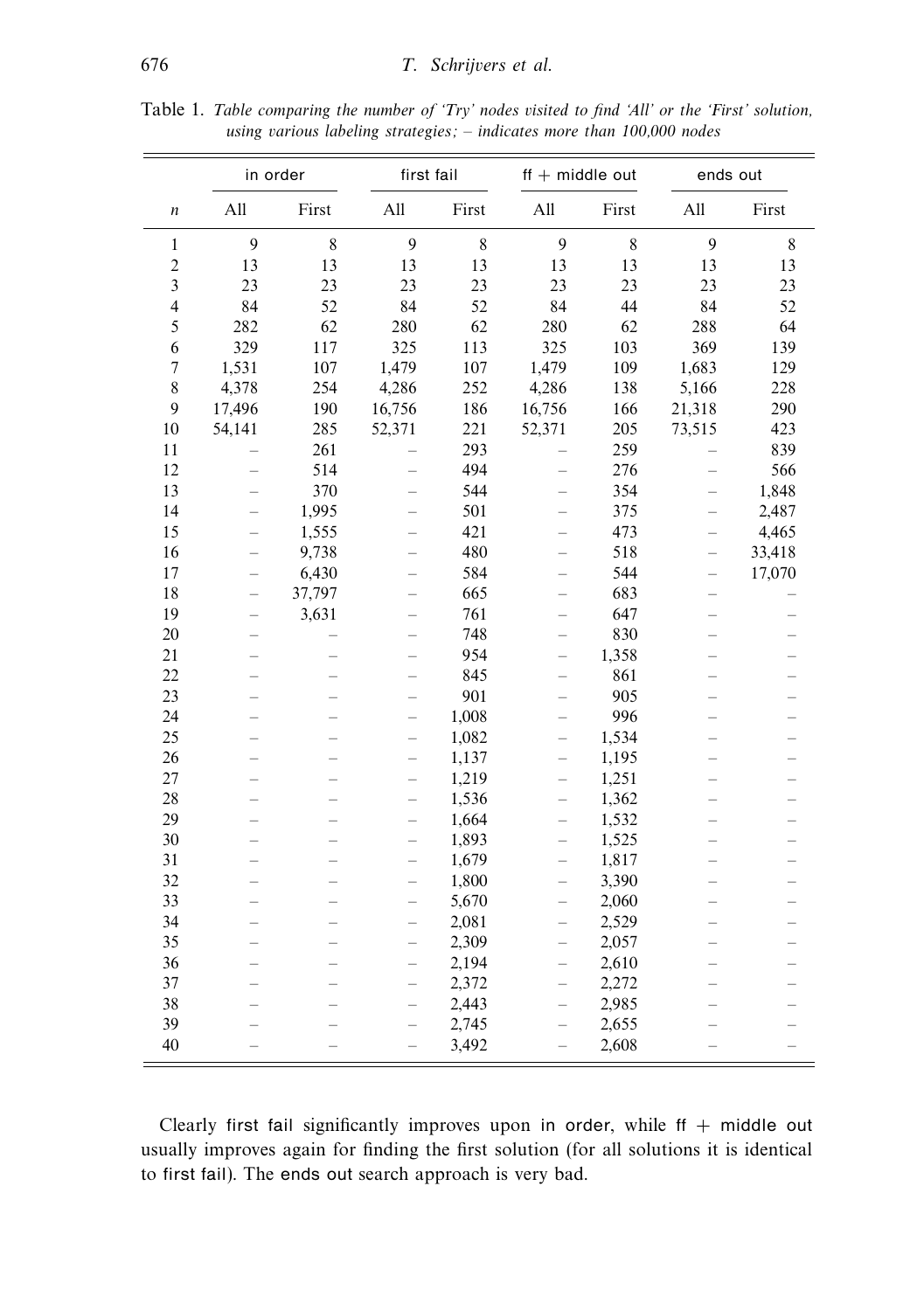# **6 Search strategies**

The way our evaluation function is implemented is through visiting the nodes in the tree in a depth-first order, i.e., realizing DFS. DFS is not always the best search strategy if we want to get the first solution as quickly as possible. For instance, if the solution resides far to the right in the tree, DFS will find it late in the search. Then BFS may be a better choice. Another approach is BeFS that orders the nodes to visit based on a heuristically determined priority.

It is common folklore that all of these search strategies are instances of a single primitive search strategy that is parametric in the queuing data type. We capture the generic queuing data type interface in the Queue type class:

```
class Queue q where
  type Elem q :: *
  emptyQ :: q \rightarrow qisEmptyQ :: q -> Bool
  popQ :: q -> (Elem q,q)
  pushQ :: Elem q \rightarrow q \rightarrow q
```
Here Elem q is the type of the elements in the queue, and the obvious functions are supported.

The evaluation function is adapted to use this Queue interface:

```
eval'::(Solver solver, Queue q, Elem q" (Label solver, Tree solver a))
      \Rightarrow Tree solver a \rightarrow q \rightarrow solver [a]
eval' (Return x) wl = ......
eval' (Try 1 r) wl = do now \leq mark
                            continue $ pushQ (now,l) $ pushQ (now,r) wl
...
continue wl | isEmptyQ wl = return []
              | otherwise = let ((past,t), w1') = popQ w1in do goto past
                                       eval' t wl'
```
By choosing a LIFO queue (a stack), a FIFO queue, or a priority queue we obtain respectively DFS, BFS, and BeFS:

```
instance Queue [a] where
 type Elem [a] = a
 emptyQ = []isEmptyQ = Prelude.null
 popQ(x:xs) = (x,xs)pushQ = (:)instance Queue (Data.Sequence.Seq a) where
 type Elem (Data.Sequence.Seq a) = a
```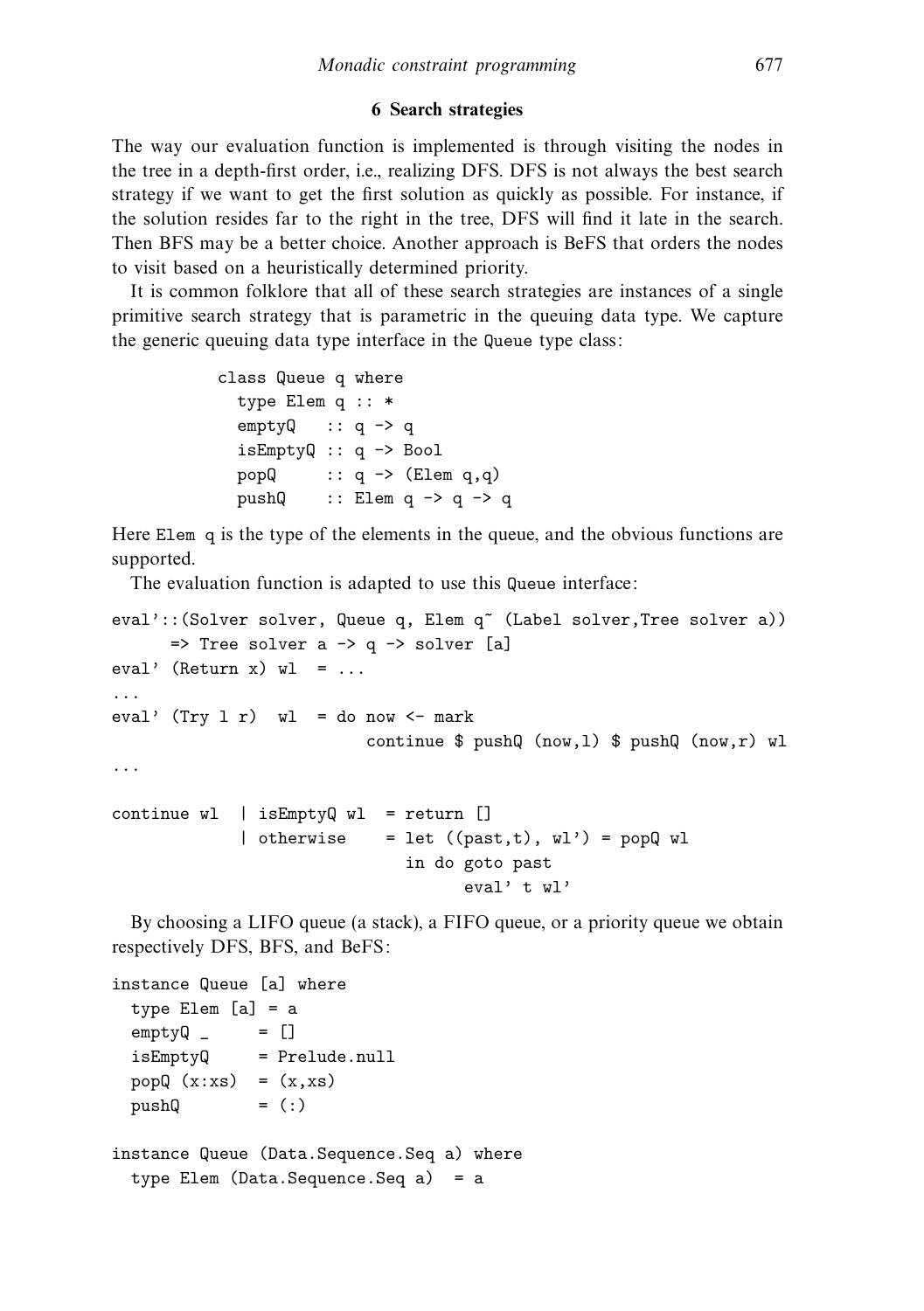```
emptyQ _ = Data.Sequence.empty
 isEmptyQ = Data.Sequence.null
 popQ (Data.Sequence.viewl \rightarrow x Data.Sequence.: \langle xs) = (x, xs)pushQ = flip (Data.Sequence. |>)
solveDFS = run . eval []
solveBFS = run . eval Data.Sequence.empty
eval = flip eval'
```
# **7 Search strategy transformers**

Many more search strategies can be expressed naturally in terms of transformations of the above primitive queue-based search strategy. For example, node-bounded search only explores a certain number of nodes; depth-bounded search only explores nodes up to a certain depth; and limited-discrepancy limits the number of right branches. Hence, we introduce a type class of SearchTransformers:

```
class Transformer t where
  type EvalState t :: *
  type TreeState t :: *
  ...
```
A search transformer t has its own state to base decisions for steering the search on. This state is composed of two separate parts: the EvalState t is threaded through the evaluation from one visited tree node to the next, while the TreeState t is threaded top-down through the tree from a parent tree node to its children. The usefulness of these two state components will become clear when we consider specific search transformer instances.

The search transformer acts as an extra layer on top of the primitive search. Whenever a new node is selected for processing, the search transformer gets to see it first, and when it's done, the transformer delegates the node to the primitive search.

This means that we have to modify the code of the evaluation function to carry around the transformer and its state and to call the transformer at the appropriate times:

```
type SearchSig solver q t a =
     (Solver solver, Queue q, Transformer t,
          Elem q " (Label solver, Tree solver a, TreeState t))
\Rightarrow Tree solver a-> q -> t -> EvalState t -> TreeState t -> solver [a]
eval' :: SearchSig solver q t a
```
The two fundamental changes to the code are in the Try case of eval' and in continue:

```
eval' (Try l r) wl t es ts =
  do now \leq mark
```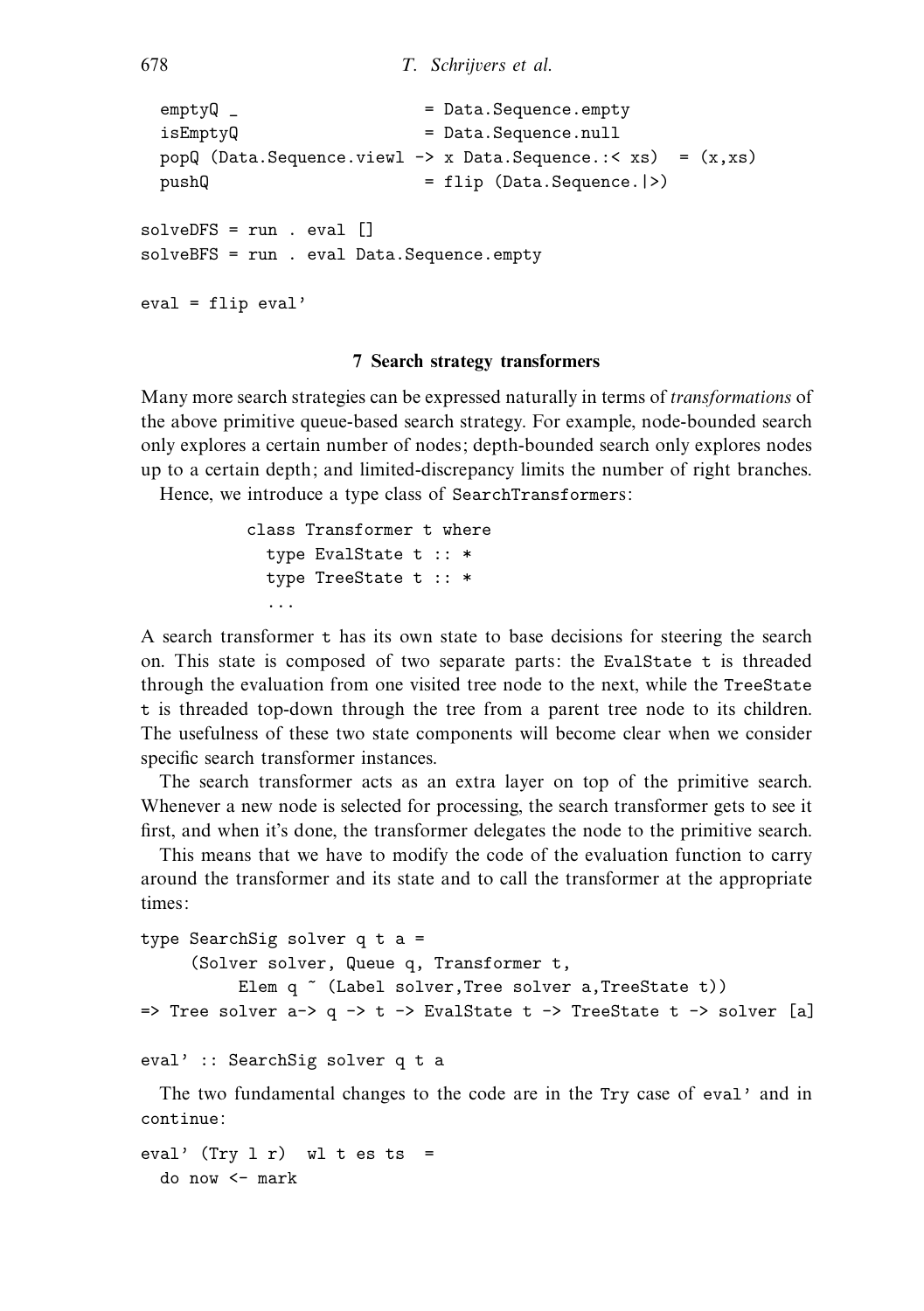```
let wl' = pushQ (now,l,leftT t ts) \ pushQ (now,r,rightT t ts) wl
     continue wl' t es
continue wl t es
    | isEmptyQ wl = return []
        | otherwise = let ((past, tree, ts), w1') = popQ w1in do goto past
                               nextT tree wl' t es ts
```
The new functions leftT, rightT, and nextT are methods of the Transformer type class:

```
leftT, rightT :: t -> TreeState t -> TreeState t
leftT = = id
rightT = leftTnextT :: SearchSig solver q t a
   nextT = eval'...
```
With leftT and rightT, the transformer specifies how the tree state is inherited from a Try node. The default implementation for the right child does the same as the left child, and the latter simply copies the parent's node state.

The nextT method is a proxy for eval', and by default it simply calls eval'. Note that they have the same signature.

In order to start a new search, we provide the main evaluation function

eval tree q  $t = let (es, ts) = initT t$ in eval' tree q t es ts

that uses the last method of the Transformer class, for initializing the global and node states:

initT  $: t \rightarrow$  (EvalState  $t$ , TreeState  $t$ )

# *7.1 Transformer implementations*

Now that we have the infrastructure, let us look at a few concrete search transformers.

**Depth-bounded search transformer.** In depth-bounded search, we do not explore any nodes beyond a certain depth in the tree. For this purpose, the tree state represents the depth of the node and the eval state simply records if any depth pruning occurred (which will be useful later):

```
newtype DepthBoundedST = DBST Int
instance Transformer DepthBoundedST where
        type EvalState DepthBoundedST = Bool
        type TreeState DepthBoundedST = Int
    initT (DBST n) = (False, n)
```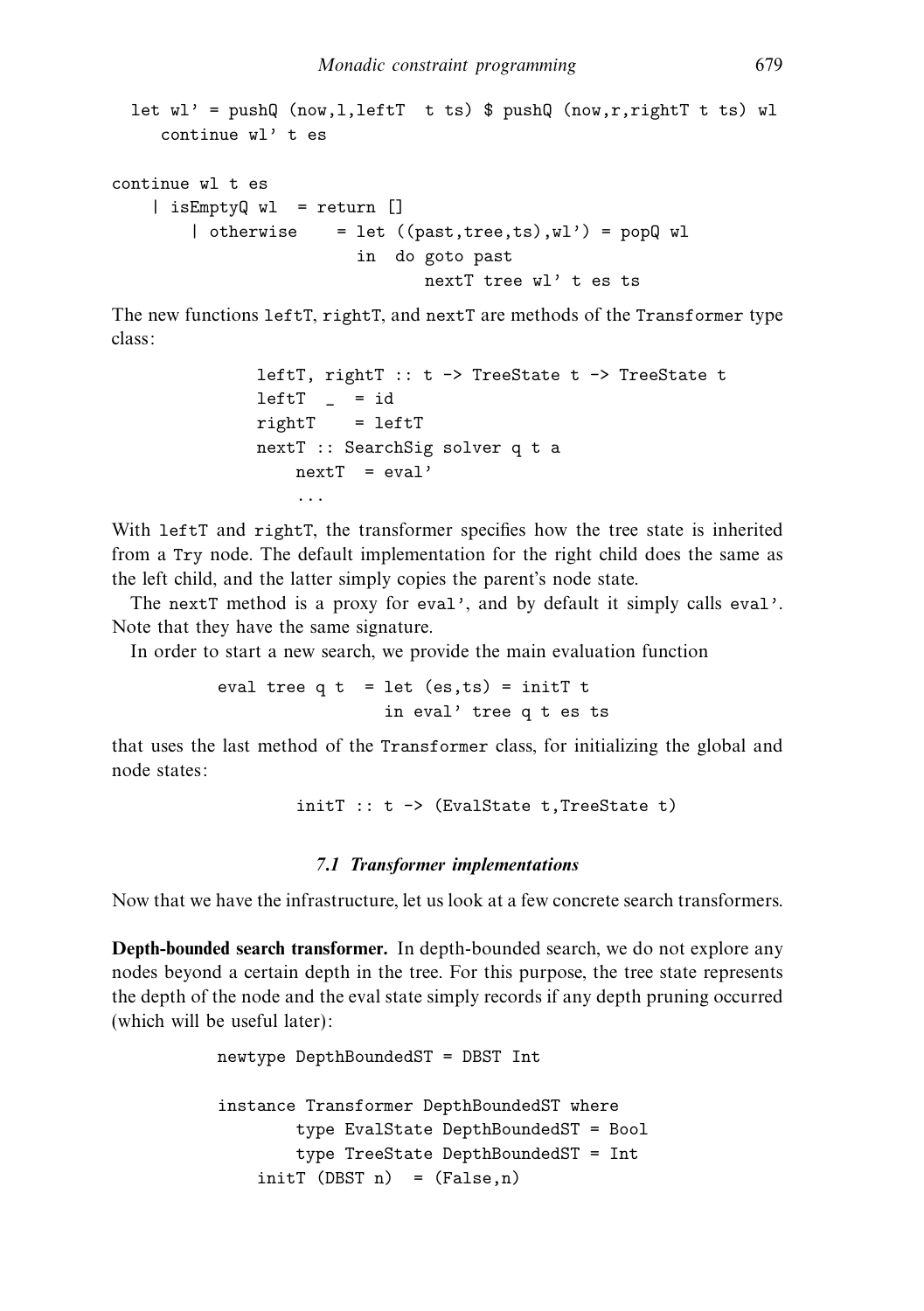```
left \_ ts = ts - 1
   nextT tree q t es ts
     | ts == 0 = continue q t True
     | otherwise = eval' tree q t es ts
```
The initial depth limit is embedded in the DepthBoundedST value. We see in leftT that each time a left (and through defaulting also right) branch is taken, the limit decreases. When the limit hits 0, then nextT does not continue evaluation at the current node and changes the eval state to True to indicate pruning. This effectively cuts off the model tree at the given depth, fully orthogonal to the queuing strategy.

**Node-bounded search transformer.** In node-bounded search, at most *n* nodes in the tree are explored. Hence, its eval state Int denotes the number of remaining nodes, and the tree state is unused<sup>1</sup>:

```
newtype NodeBoundedST = NBST Int
instance Transformer NodeBoundedST where
        type EvalState NodeBoundedST = Int
        type TreeState NodeBoundedST = ()
    initT (N\text{BST} n) = (n,())nextT tree q t es ts
          \vert es == 0 = return \vert| otherwise = eval' tree q t (es - 1) ts
```
The implementation of the node-bounded search transformer is almost identical to that of the depth-bounded search transformer. However, the subtle interchange of the roles of the two states has quite a different impact on where the tree is cut off. Unlike the previous transformer, the impact of the current transformer is sensitive to the underlying queuing strategy.

**Limited-discrepancy search transformer.** In limited-discrepancy search (LDS), the leftmost path in the tree is visited, and any other path that deviates at most *n* alternatives from the leftmost path:

```
newtype LimitedDiscrepancyST = LDST Int
instance Transformer LimitedDiscrepancyST where
       type EvalState LimitedDiscrepancyST = Bool
        type TreeState LimitedDiscrepancyST = Int
    initSearch (LDST n) = (False, n)
   left \_ ts = ts
       rightT _ ts = ts - 1
       nextT tree q t es ts
```
<sup>1</sup> We use Haskell's unit type () to denote empty state.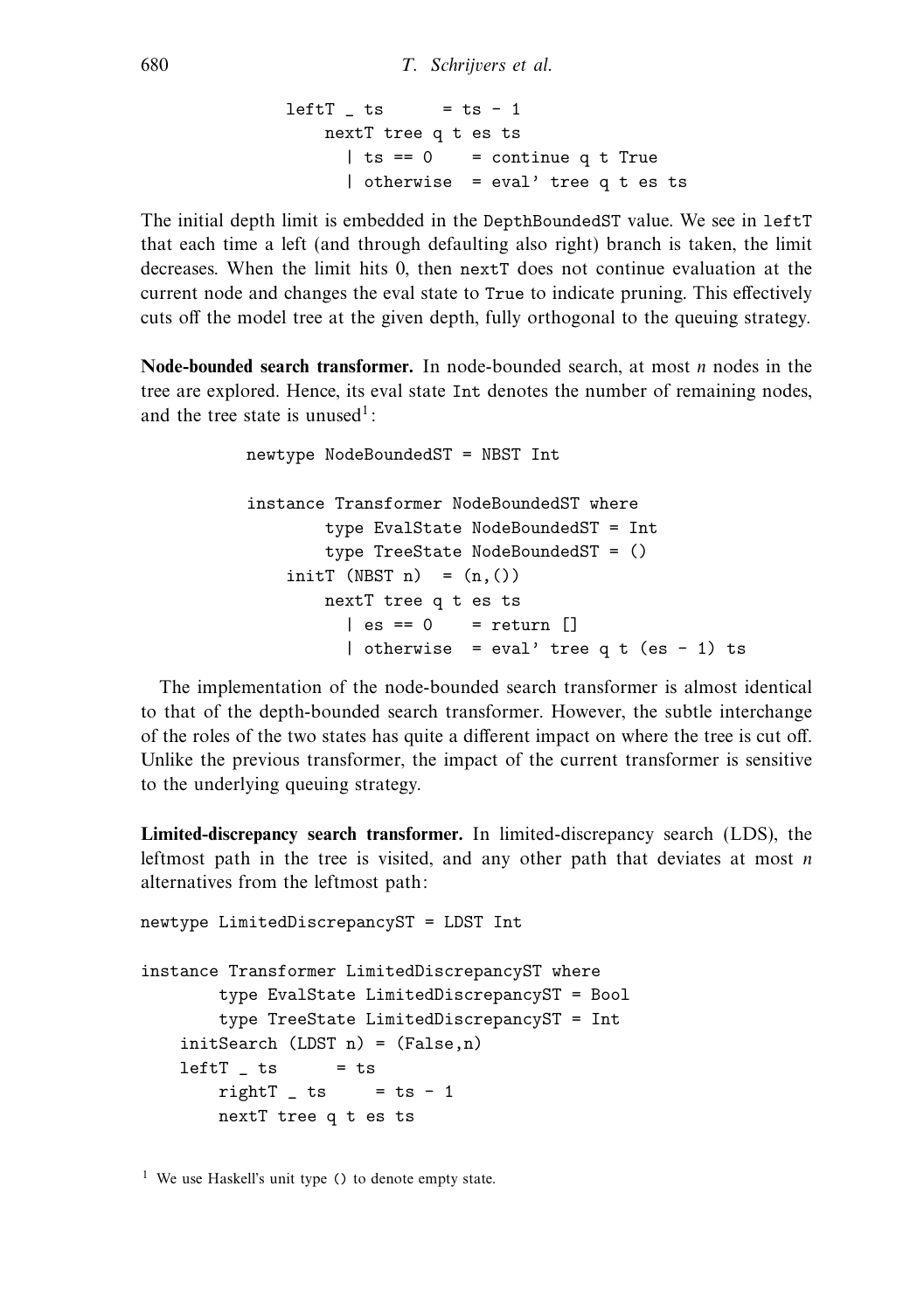

Fig. 11. The effect of the various search transformers on the search are shown: black nodes are visited, and white nodes are not. From left to right: depth bound 4, node bound 10, and limited discrepancy 1.

| $ts == 0$                        | $=$ continue q t True |  |  |  |
|----------------------------------|-----------------------|--|--|--|
| otherwise = eval' tree q t es ts |                       |  |  |  |

The effect of the above three search transformers is sketched in Figure 11.

#### *7.2 Solver-dependent transformers*

The Transformer type class forces the transformer to be fully independent of the constraint solver used. However, in some cases we want the transformer to be aware of it. For instance, assume that the FD solver keeps track of the number of times constraints are woken up and reconsidered for propagation, which can be queried with wakeUps :: FD Int. Now we want a transformer that limits the overall number of wake-ups; it obviously has to be aware that the FD solver is being used to call the wakeUps function.

We can solve this problem by specifying what solver a transformer depends on:

```
class Solver (ForSolver t) => Transformer t where
 type ForSolver t :: * -> *
```
The above transformers of course keep on working for any solver, by adding the solver as a phantom type parameter, e.g.,

data DepthBoundedST solver = DBST Int instance (Solver solver) => Transformer (DepthBoundedST solver) where type ForSolver (DepthBoundedST solver) = solver

However, we can now also express the wake-up bounded transformer, which only works for the FD solver:

```
newtype WakeUpBoundedST = WBST Int
instance Transformer WakeUpBoundedST where
  type EvalState WakeUpBoundedST = Int
  type TreeState WakeUpBoundedST = ()
  type ForSolver WakeUpBoundedST = FD
  initT (WBST n) = (n,())nextT tree q t es ts =
    do w <- wakeUps
```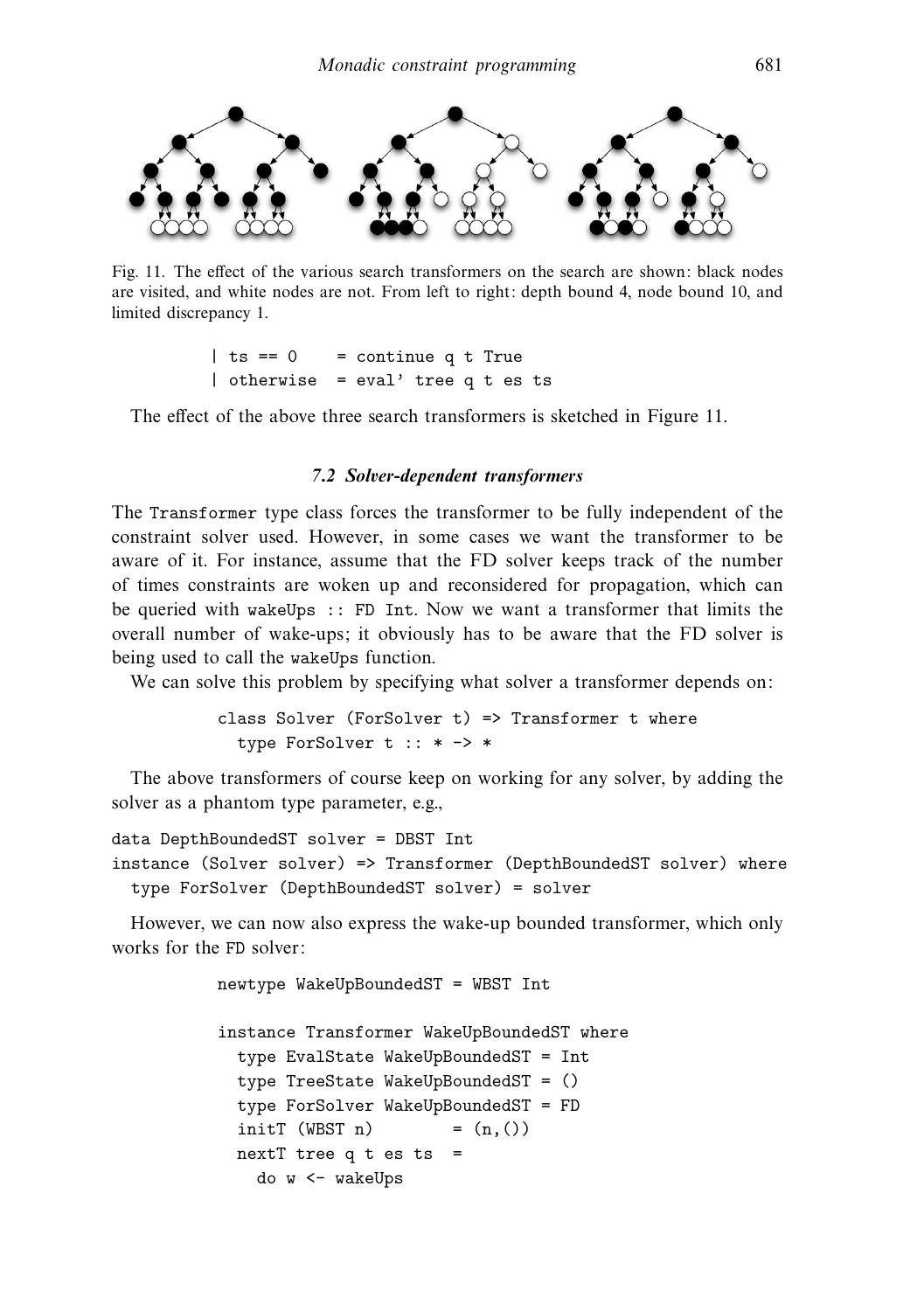```
if es - w < 0 then return []else eval' tree q t (es - w) ts
```
We'll see more fundamental uses of solver dependency later.

# *7.3 Other transformers*

In the above, the transformer interacts with the evaluator when pushing and popping the queue. As an obvious extension of the same principle, the transformer can be made to interact at other points. We obtain a general transformer-evaluation interaction systematically if we replace each call to eval' and continue with a call to a distinct function in the Transformer type class.

**Randomizing search transformer.** An application of this is the randomizing search transformer, which is applied every time a Try node is evaluated. It randomly swaps the order of the two children of the Try node. The randomizing search transformer only makes use of the eval state that stores a randomly generated lazy list of Booleans indicating whether to swap the order of the next Try node or not:

```
newtype RandomizeST = RDST Int
instance Transformer RandomizeST where
  type EvalState RandomizeST = [Bool]
  type TreeState RandomizeST = ()
  initT (RDST seed) = (randoms \text{\$mkStdGen seed, ()})
  tryT (Try 1 r) q t (b:bs) ts =if b then eval' (Try r l) q t bs ts
            else eval' (Try l r) q t bs ts
```
There are many other search transformers we can define in this manner, including finding only the first *k* solutions, adding a counter to the search (e.g., to return the number of nodes explored), and changing the labeling strategies at some depth, among others.

#### **8 Composable search transformers**

We observe that many search transformers can conceptually be composed to obtain more complex and advanced ones. For instance, a combination of limiteddiscrepancy search and depth-bounded search, with well-chosen limits, realizes a different pruning of the tree than by either independently.

Unfortunately, the approach of the previous section does not support this compositional view at all: a conceptual composition of transformers means writing a new transformer from scratch. What we want is a plug-and-play solution, where we can easily compose complex search transformers from simple ones, maximizing reuse and programmer convenience.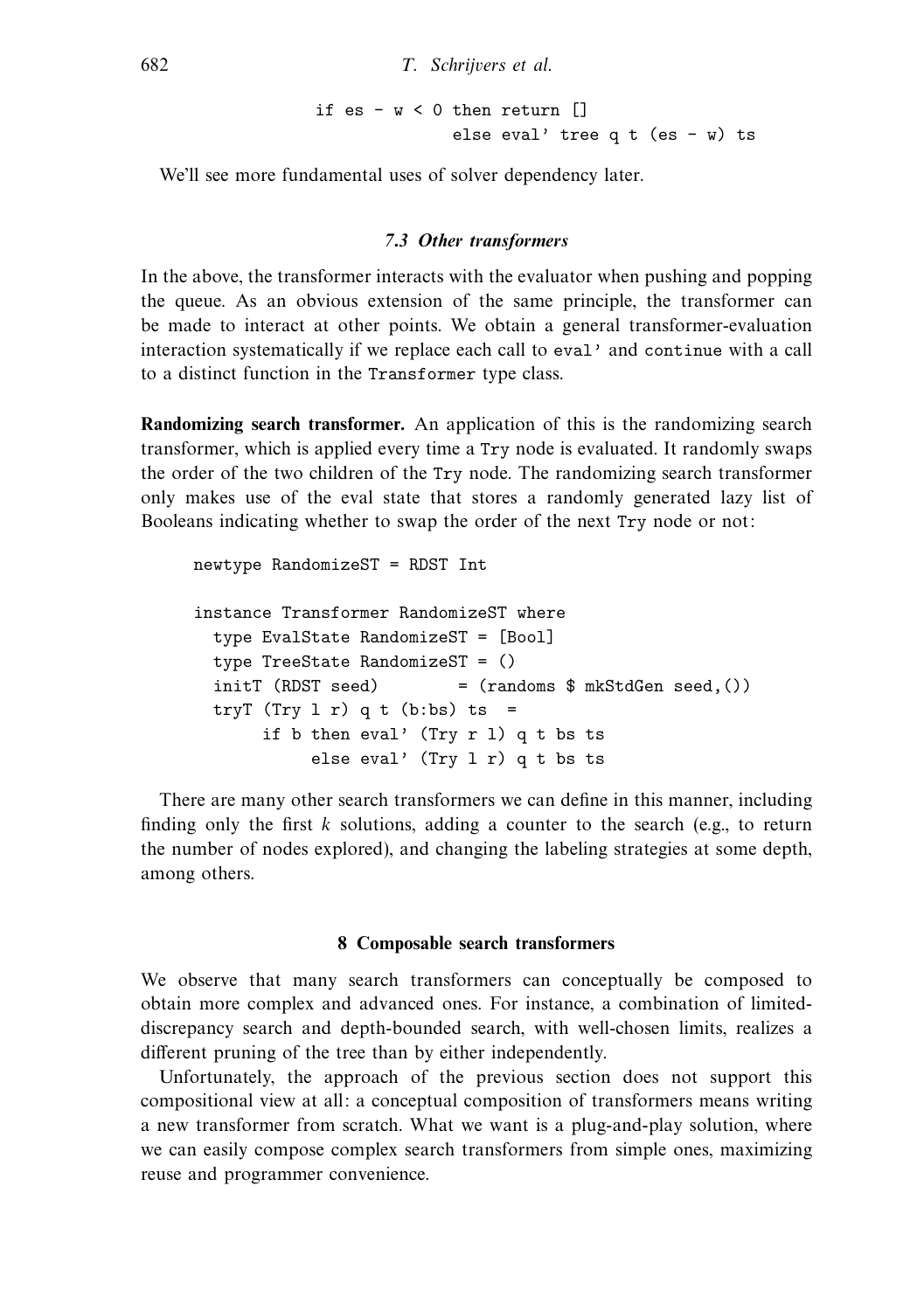**Composable transformer interface.** Hence, we define a new type class CTransformer of composable transformers:

```
class CTransformer c where
 type CEvalState c :: *
 type CTreeState c :: *
 initCT :: c -> (CEvalState c, CTreeState c)
 leftCT, rightCT :: c -> CTreeState c -> CTreeState c
 leftCT = idrightCT = leftCTnextCT :: CSearchSig solver c a
```
The interface of this type class is quite close to that of Transformer. The difference is hiding in the type of nextCT:

```
type CSearchSig solver c a =
   (Solver solver, CTransformer c)
  \Rightarrow Tree solver a \Rightarrow c \Rightarrow CEvalState c \Rightarrow CTreeState c
     -> (EVAL solver c a) -> (CONTINUE solver c a) -> solver [a]
```
On the one hand, it is simpler than that of nextT because the queue type is no longer mentioned: at this point we do not expect the transformer to manipulate the queue.

On the other hand, it has two new parameters: EVAL solver c a and CONTINUE solver c a. These parameters are necessary for compositionality. As the transformer now does not (necessarily) run on top of a primitive search but (possibly) on top of a stack of other transformers, it is not allowed to call eval' and continue directly. Doing that would simply bypass all other transformers. Hence, EVAL solver c a is an abstraction of eval' that takes care of the other transformers in the stack before calling the actual eval'; it is the same for CONTINUE solver c a and continue:

```
type EVAL solver c a = (Tree solver a \rightarrow CEvalState c \rightarrow solver [a])
type CONTINUE solver c a = (CEvalState c \rightarrow solver [a])
```
One can think of these functions as continuations. The former proceeds with the search, while the latter aborts the search at the current location in the tree and continues with the next location in the queue.

**Transformer composition.** Composable transformers are composable because we can compose them into new composable transformers. In particular we compose them by stacking them.

We define the composition as a data type

```
data Composition es ts where
(:-) :: (CTransformer a, CTransformer b)
\Rightarrow a \rightarrow b
-> Composition (CEvalState a,CEvalState b)(CTreeState a,CTreeState b)
```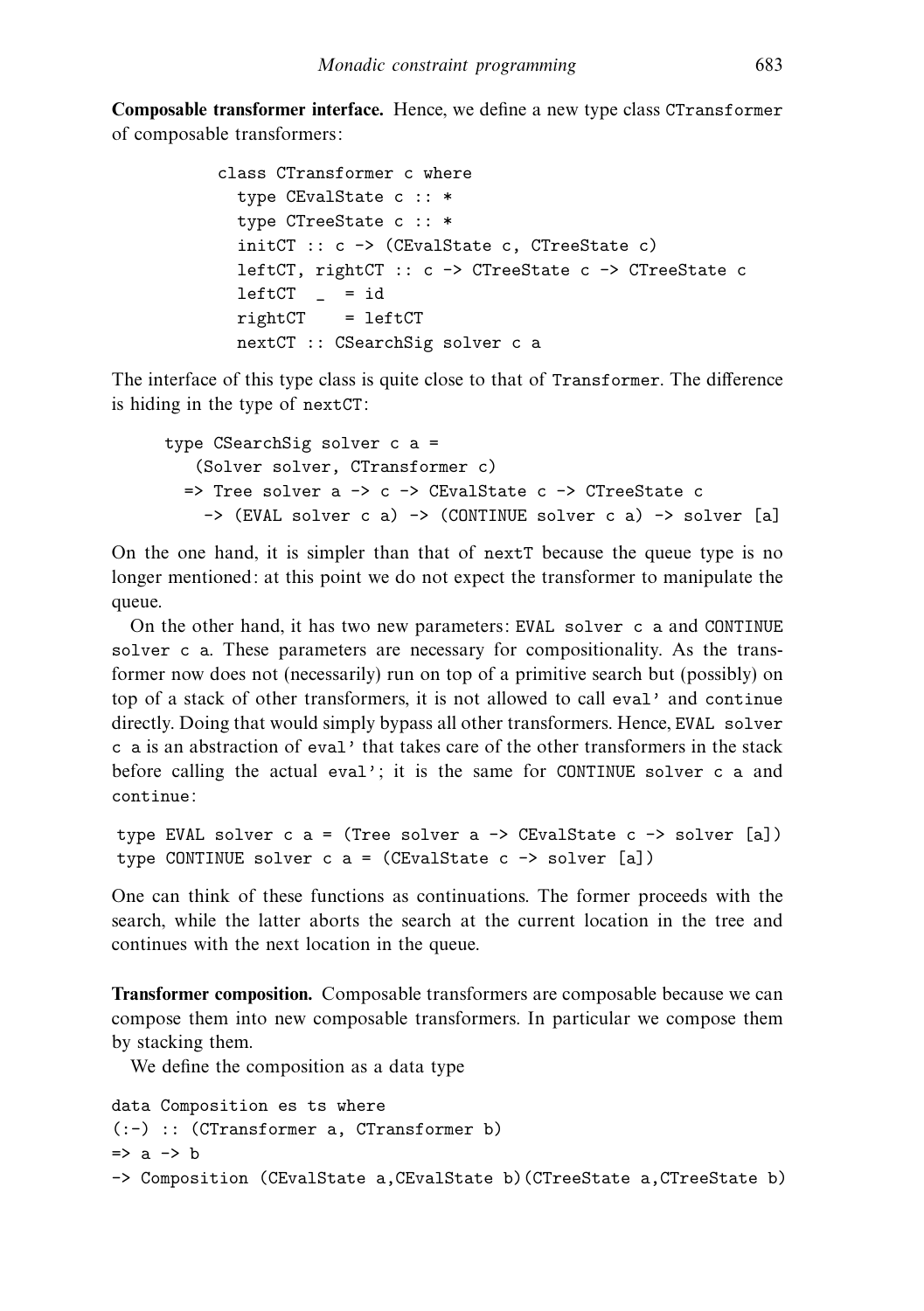that contains two composable transformers. The components, as existential types, are hidden; only their states are exposed.

The whole point of such a composition is that it is a composable transformer again:

```
instance CTransformer (Composition es ts) where
type CEvalState (Composition es ts) = es
type CTreeState (Composition es ts) = ts
initCT (c1 :- c2) = let (es1,ts1) = initCT c1
                                 (es2, ts2) = initCT c2in ((es1,es2),(ts1,ts2))
leftCT (c1 :- c2) (ts1, ts2) = (leftCT c1 ts1, leftCT c2 ts2)rightCT (c1 : -c2) (ts1, ts2) = (rightCT c1 ts1, rightCT c2 ts2)nextCT tree (c1 - c2) (es1, es2) (ts1, ts2) eval' continue =
    nextCT tree c1 es1 ts1
       (\tree' es1' -> nextCT tree' c2 es2 ts2
                         (\text{tree''} \text{ es2'} \rightarrow \text{eval'} \text{tree''} \text{ (es1'},\text{es2'}))(\text{es2'} \rightarrow \text{continue } (\text{es1'}, \text{es2'})))(\es1' \rightarrow \text{continue } (es1', es2))
```
The above code is fairly straightforward. The function of interest is nextT, which in continuation passing style first calls the first component and then the next. Note that neither component needs to know about the other.

**Composable transformers as transformers.** Now, we can turn any composable transformer (usually a stack of composable transformers) into an ordinary transformer by means of the TStack transformer:

```
data TStack es ts where
   TStack :: CTransformer c
          => c -> TStack (CEvalState c) (CTreeState c)
instance Transformer (TStack es ts) where
  type EvalState (TStack es ts) = es
  type TreeState (TStack es ts) = ts
  initT (TStack c) = initCT c
  left (TStack c) = leftCT c
  rightT (TStack c) = rightCT c
  nextT tree q t@(TStack c) es ts =
    nextCT tree c es ts
      (\tree' es' -> eval' tree' q t es' ts)
      (\text{es'} \rightarrow \text{continue } q \text{ t } \text{es'})
```
Here we see that the base continuations are indeed eval' and continue, as expected.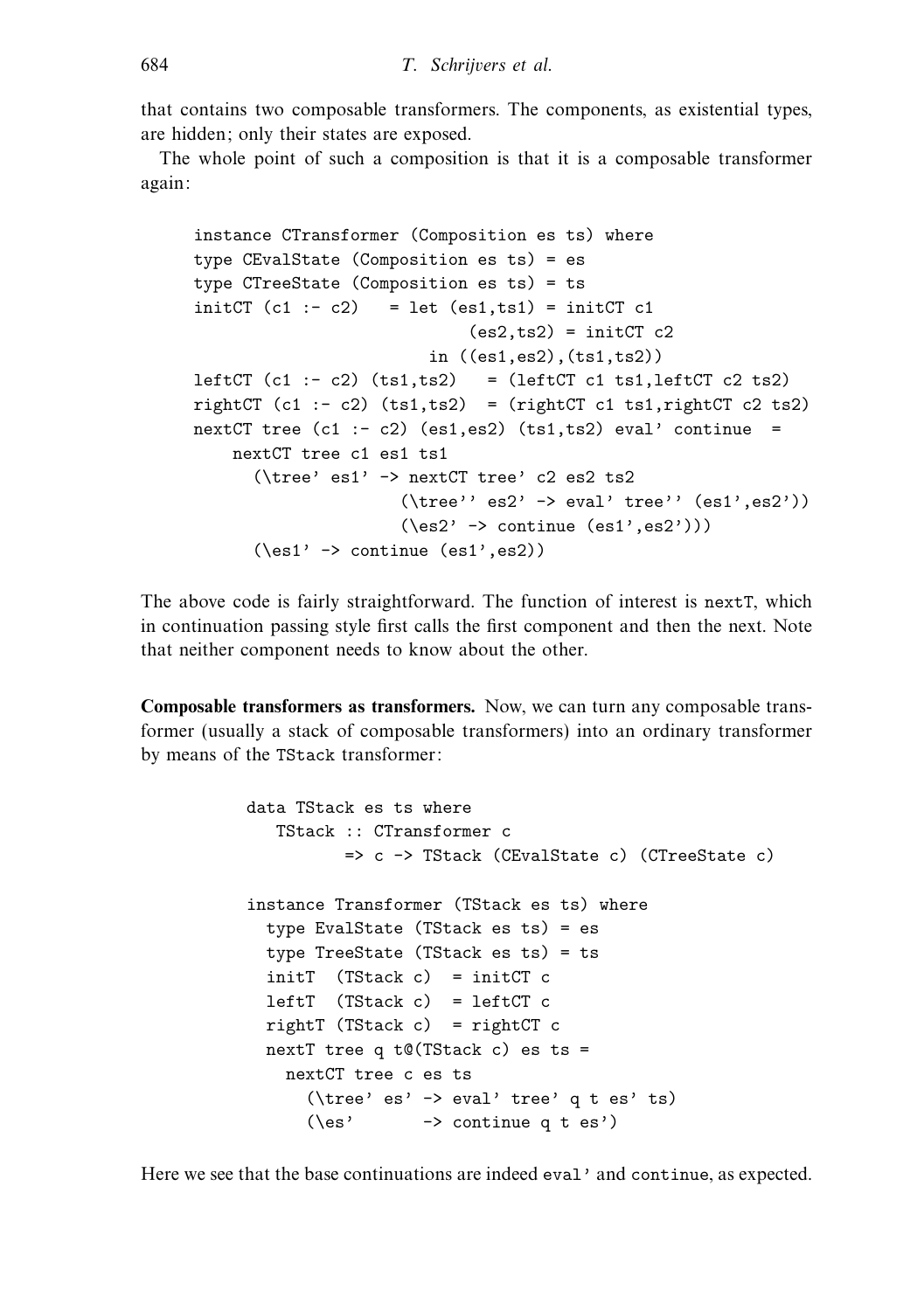| Shorthand notation | Description                             |
|--------------------|-----------------------------------------|
| it                 | identity transformer                    |
| db n               | depth bound $n$                         |
| ndn                | node bound $n$                          |
| 1d n               | limited discrepancy $n$                 |
| f s                | first solution only                     |
| ra n               | randomizing with seed $n$               |
| bbf                | branch and bound with bound updater $f$ |
|                    |                                         |

Table 2. Composable transformer library

# *8.1 Composable transformer implementations*

The implementation of composable transformers is much the same as that of ordinary transformers. For instance, here is the adapted, now-composable, depthbounded transformer:

```
newtype CDepthBoundedST = CDBST Int
instance CTransformer CDepthBoundedST where
  type CEvalState CDepthBoundedST = Bool
  type CTreeState CDepthBoundedST = Int
  initCT (CDBST n) = (False, n)leftCT ts = ts - 1nextCT tree c es ts eval' continue
    | ts == 0 = continue True
    | otherwise = eval' tree es
```
Combining this one with limit 40 with a composable node-bounded transformer with limit 20 and running the search is as easy as writing

solve model = run \$ eval model [] (TStack (CNBST 20 :- CDBST 40))

We have implemented a small library of composable transformers, summarized in Table 2. With this library, we can simply plug and play and try out lots of different combinations.

For instance, we can experiment with the effect of different search strategies on finding the first solution of *n* queens. Table 3 compares randomizing search (seed 13), limited discrepancy (with limit 10), and their composition on in order labeling. The results show that randomizing can improve a poor labeling, while LDS can be significantly worse, and combining them ameliorates the worst of the LDS. They also illustrate how the transformers do not commute; it's better to randomize before LDS than after.

#### *8.2 Branch-and-bound optimization*

The branch-and-bound search strategy is a classic approach to optimization. After it has found a solution, it is only interested in finding better solutions next. In other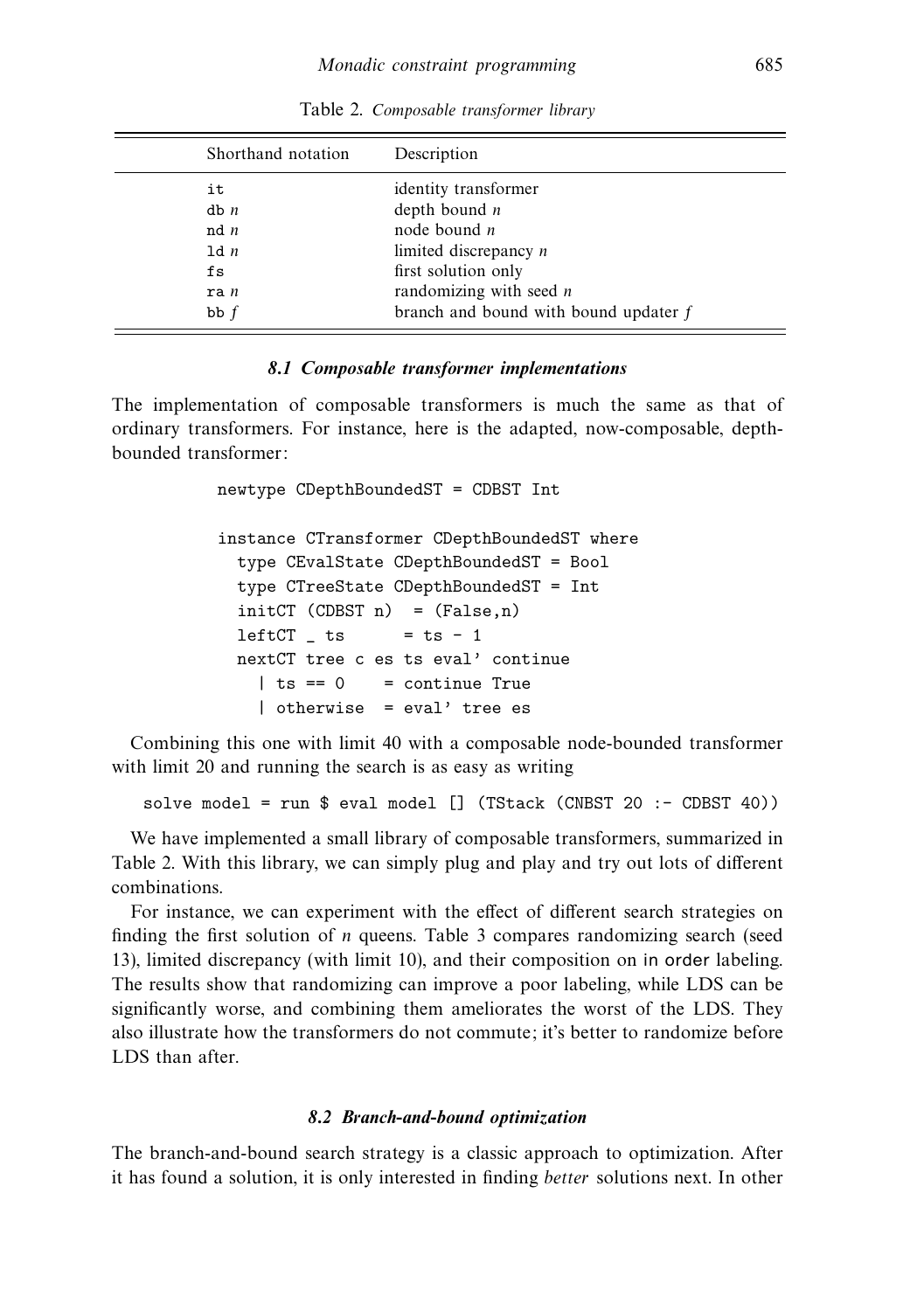| $\boldsymbol{n}$ | it    | ra 13 | 1d 10   | 1d $10 := ra$ 13 | ra 13 :- 1d 10 |
|------------------|-------|-------|---------|------------------|----------------|
| 1                | 8     | 8     | 8       | 8                | 8              |
| $\overline{c}$   | 13    | 13    | 13      | 13               | 13             |
| 3                | 23    | 23    | 23      | 23               | 23             |
| $\overline{4}$   | 52    | 53    | 52      | 53               | 53             |
| 5                | 62    | 62    | 62      | 62               | 62             |
| 6                | 117   | 128   | 117     | 128              | 128            |
| 7                | 107   | 107   | 107     | 107              | 107            |
| 8                | 254   | 180   | 254     | 180              | 180            |
| 9                | 190   | 201   | 190     | 201              | 201            |
| 10               | 285   | 494   | 285     | 490              | 489            |
| 11               | 261   | 266   | 261     | 266              | 266            |
| 12               | 514   | 545   | 513     | 543              | 543            |
| 13               | 370   | 486   | 370     | 486              | 486            |
| 14               | 1,995 | 1,619 | 8,930   | 4,919            | 1,683          |
| 15               | 1,555 | 3,183 | 1,366   | 1,120            | 1,104          |
| 16               | 9,738 | 3,342 | 137,720 | 11,854           | 9,584          |
| 17               | 6,430 | 6,430 | 3,759   | 6,640            | 4,931          |

Table 3. Comparing the results of search transformers on default in order labeling for *n* queens

words, it tries to prune the search tree by eliminating subtrees that do not yield a better solution.

The quality of a solution is based on an objective constraint variable. The value assigned to this variable determines the quality. Usually, the smaller the value, the better the solution.

We can easily add a generic branch-and-bound strategy as a composable transformer in our framework. This transformer is parametric in a NewBound solver action. This action should be called when a solution is found; it returns a function, Bound solver, for imposing constraints on further subtrees to only look for better solutions:

```
newtype CBranchBoundST (solver :: * -> *) = CBBST (NewBound solver)
type Bound solver = forall a. Tree solver a -> Tree solver a
type NewBound solver = solver (Bound solver)
```
The transformer keeps track, in its evaluation state, of the above Bound solver function and applies it in nextCT. As an optimization, we want to apply each new function only once to any given subtree. Hence, the solver keeps track of the current function's version number in its evaluation state and of the version number of each subtree in its tree state:

```
data BBEvalState solver = BBP Int (Bound solver)
instance Solver solver => CTransformer (CBranchBoundST solver) where
  type CEvalState (CBranchBoundST solver) = BBEvalState solver
```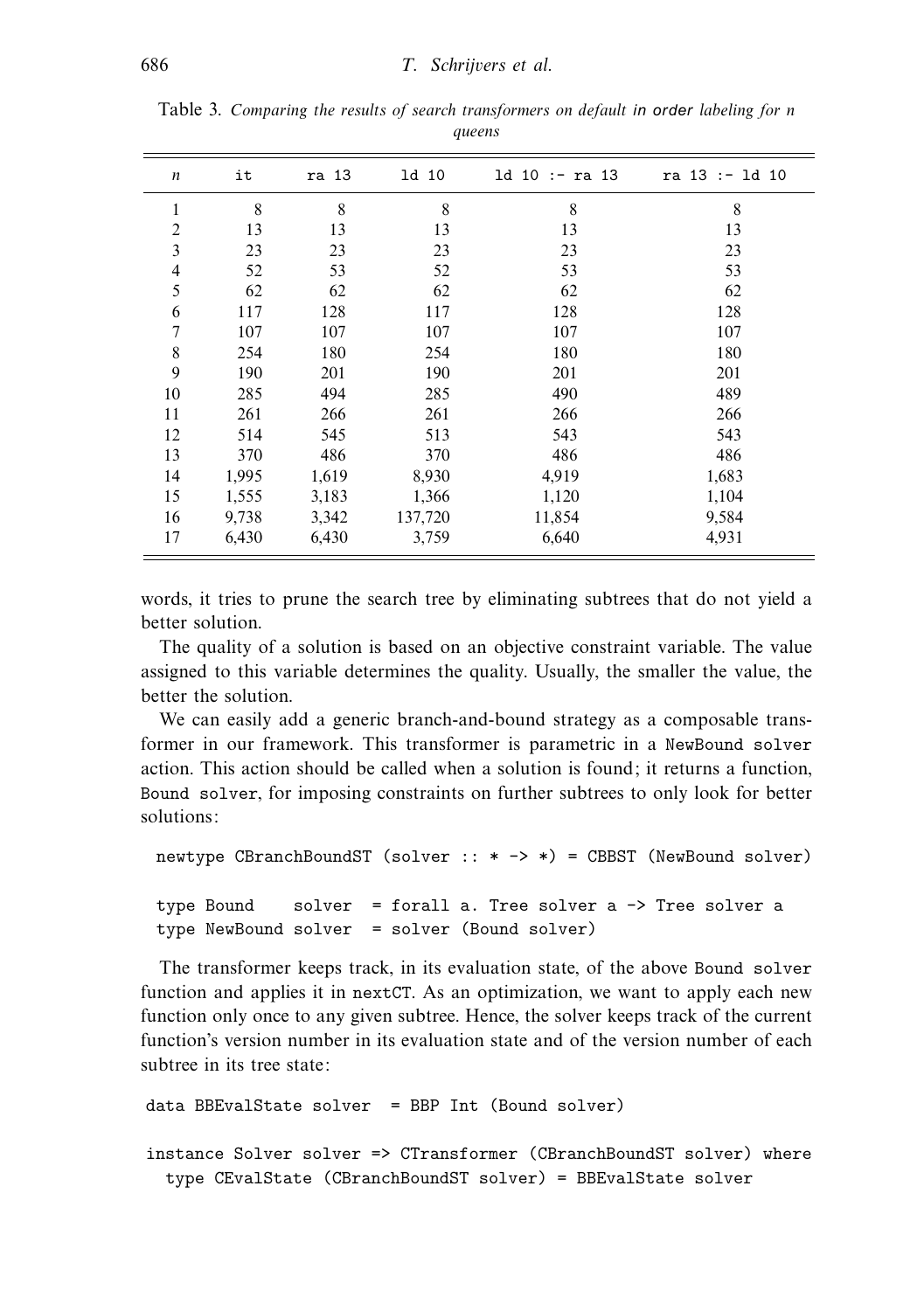```
type CTreeState (CBranchBoundST solver) = Int
type CForSolver (CBranchBoundST solver) = solver
initCT = (BBP 0 id, 0)nextCT tree c es@(BBP nv bound) v
  | nv > v = evalCT (bound tree) c es nv
  | otherwise = evalCT tree c es v
returnCT (CBBST newBound) (BBP v bound) continue =
 do bound' <- newBound
    continue $ BBP (v + 1) bound'
```
In the above, the returnCT function is an addition to the CTransformer type class, which allows interaction when a new solution is found. This function is used to obtain the new bounding function.

Note that Bound solver is a rank-2 type: it forces genericity in a, the result type of the whole computation.

Let us illustrate the branch-and-bound transformer for the FD solver with a small example. Assuming that objective :: FD FDVar returns the variable to be minimized, this is achieved by the following solver function:

```
solve model = runSM $ eval model [] (TStack (CBBST newBound))
newBound :: NewBound FD
newBound =
  do obj <- objective
     val <- value obj
     return ((\tree -> obj @< val /\ tree) :: Bound FD)
```
Whenever a new solution is found with objective value val, the tree transformer is changed to add a constraint demanding a better solution, i.e., with objective value smaller than val. This assumes that the variable to be minimized is fixed in any solution.

Here is a new twist on the traditional branch-and-bound algorithm. Optimistically, we assume that a solution can be found that is twice as good, i.e., whose objective value is less than half the current solution's objective value. Hence, we look for a new solution in the bottom half of the interval [0*,* val − 1] first. However, for completeness sake we also consider the upper half of that interval:

```
newBoundBis =
  do obj <- objective
     val <- value obj
     let m = val 'div' 2return ((\tree -> (obj \mathbb{C} (m + 1)
                               \sqrt{ }(obj Q > m / obj Q < val)
                         /\ tree) :: Bound FD)
```
If the optimistic assumption is right a lot of the time, we make progress more quickly than in the previous approach.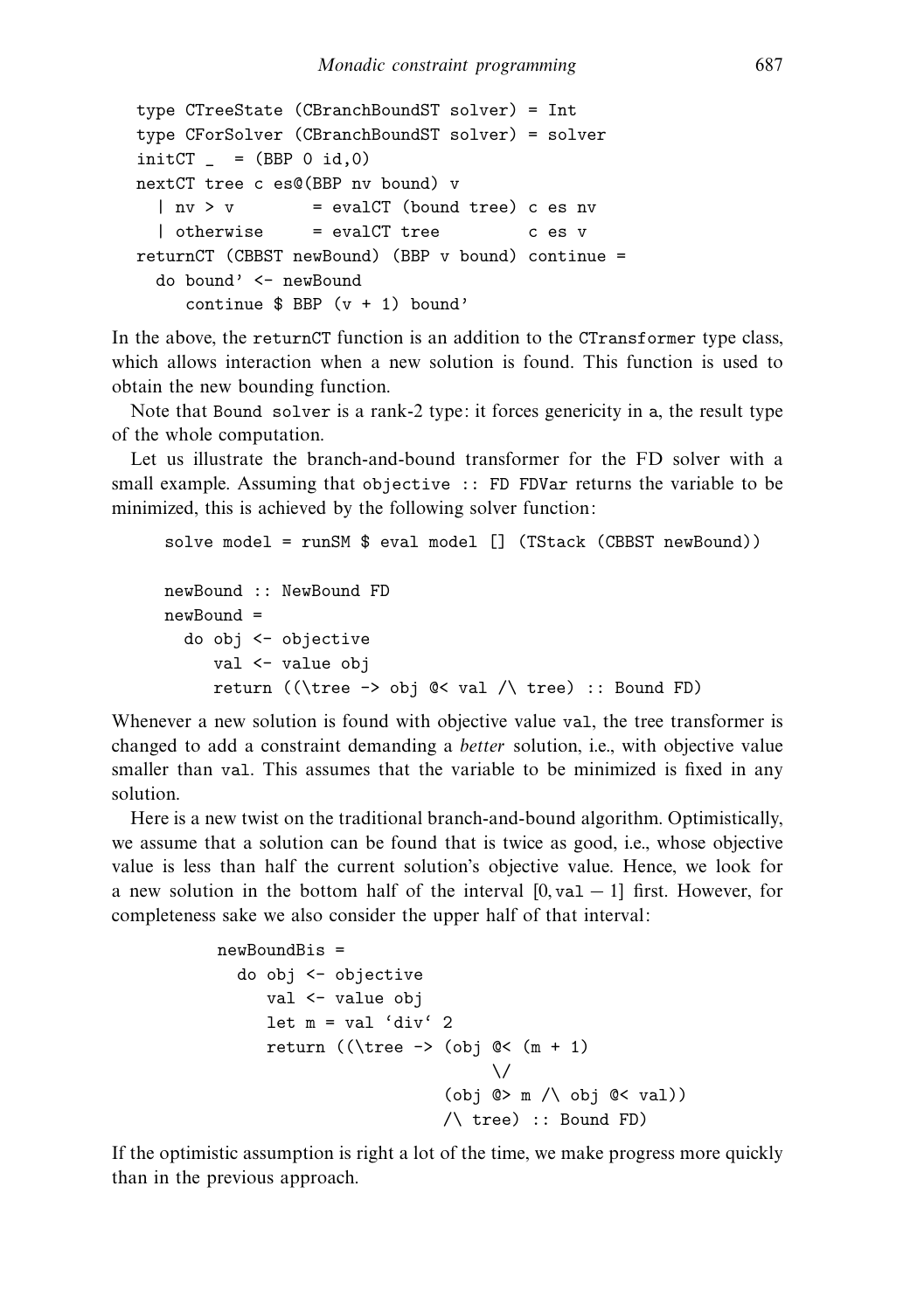```
gmodel n = NewVar $ \_ -> path 1 n 0
path :: Int -> Int -> Int -> Tree FD Int
path x \ y d = if x == y\vert x \vert == y= return d
  | otherwise = disj [ Label (fd_objective >>= \o ->
                                    return (o \& (d+d' - 1) /
                                             (path z y (d+d'))))|(z, d')| \leq - \text{edge } x\mathbf{I}edge i | i < 20 = [(i+1, 4), (i+2, 1)]\vert otherwise = \vert
```
Fig. 12. Code to create a search tree for finding paths.

Note that this kind of optimization search, called optimistic partitioning, is commonly used in restart optimization, where we restart the search from scratch after each solution is found. But we are unaware of any literature that uses this transformation during search, while it's only a small change to our code.

**Example 6.** To illustrate branch-and-bound search we introduce a new example program. The code in Figure 12 defines a shortest path program. The solver only involves a single variable representing the path length, which is constrained by the labeling predicate path. A search tree is built by path based on edge i that returns the list of nodes reachable from *i* with their edge lengths.

The graph we use is a simple linear graph with edges from  $i$  to  $i + 1$  of length 4 and to  $i + 2$  of length 1 (see Figure 13).

Table 4 compares the number of search tree nodes visited for different search strategies on the path program to find the best solution: without bounding (so looking for all solutions), using branch and bound and bisection branch and bound, and using BeFS.

BeFS differs in the queue data type from DFS: a priority queue maintains the subtrees to visit. A priority is assigned based on the (heuristic) likeliness of yielding a short path. For this purpose, we use the lower bound of the objective variable's domain, i.e., the distance so far. In other words, this BeFS realizes a greedy strategy, always extending the current shortest (partial) path.

We can see the significant improvements in using branch-and-bound search and how bisection branch-and-bound search improves upon this. Of course for these examples BeFS, which is an informed search strategy, is significantly better, but informed search strategies are usually not available in typical CP problems.

#### *8.3 Restarting transformer*

Some search strategies revisit a tree – usually different parts of  $it$  – multiple times. Two typical examples are iterative deepening and restart optimization. Iterative deepening repeatedly performs a depth-bounded search, each time increasing the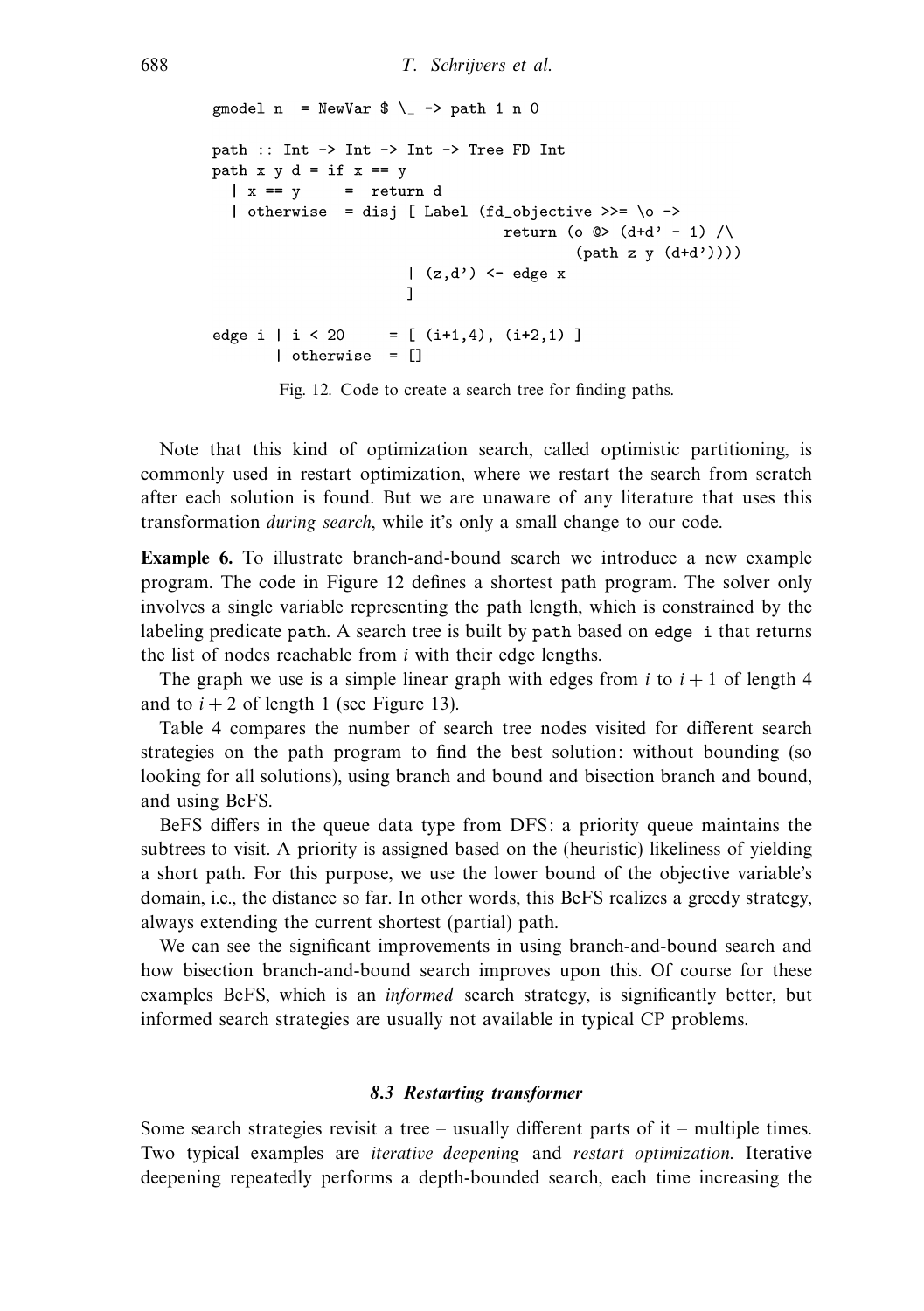

Fig. 13. Example graph for shortest path search.

depth limit. Restart optimization is similar to branch and bound but restarts from scratch: each time it tightens the bound on the objective variable using the previous solution found.

We propose the following generic RestartST transformer that captures the common pattern of iterative deepening and restart optimization. As we present this new transformer, we will introduce the necessary extensions of our framework as we go.

Firstly, the restart transfomer looks as follows:

```
data RestartST c a where
  RestartST :: CTransformer c
            \Rightarrow [c]
            -> (Tree (CForSolver c) a
            -> (CForSolver c) (Tree (CForSolver c) a))
            -> RestartST c a
```
That is, it captures a sequence of composable transformers to iterate through and a function for updating trees.

The restart transformer is a regular transformer and not a composable one:

```
instance Solver (CForSolver c) => Transformer (RestartST c a) where
 type ForSolver (RestartST c a) = CForSolver c
 type EvalState (RestartST cs a) = RestartState c a
 type TreeState (RestartST cs a) = CTreeState c
  ...
```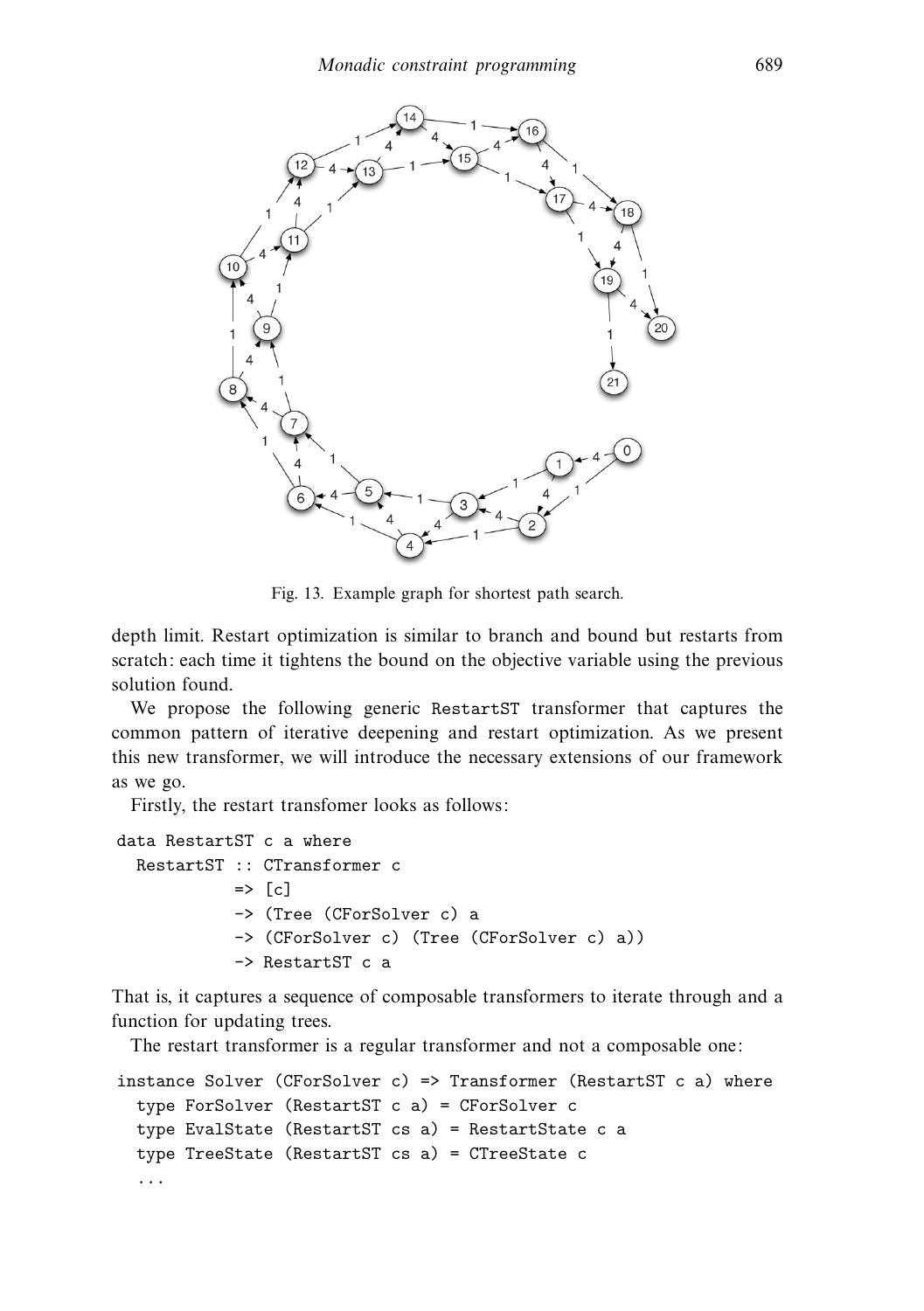Table 4. Comparison of search strategies to find paths in the program shown in Figure 12 using the following: DFS finding all solutions (DFS ALL), DFS with branch and bound (DFS BB), DFS with bisection branch and bound (DFS BB-Bis), and BeFS (which requires the queueing strategy to be made aware of the distance so far)

| Destination      | DFS ALL        | DFS BB         | DFS BB-Bis | BeFS FS        |
|------------------|----------------|----------------|------------|----------------|
| $\mathbf{1}$     | $\overline{2}$ | $\overline{2}$ | 2          | $\overline{c}$ |
| $\boldsymbol{2}$ | 33,450         | 45             | 52         | 5              |
| $\overline{3}$   | 20,682         | 56             | 57         | 9              |
| 4                | 25,570         | 110            | 110        | 13             |
| 5                | 23,722         | 176            | 126        | 17             |
| 6                | 24,458         | 252            | 197        | 21             |
| $\boldsymbol{7}$ | 24,226         | 395            | 263        | 25             |
| 8                | 24,394         | 504            | 337        | 29             |
| 9                | 24,458         | 757            | 464        | 33             |
| 10               | 24,642         | 910            | 716        | 37             |
| 11               | 24,906         | 1,317          | 780        | 49             |
| 12               | 25,354         | 1,525          | 1,147      | 53             |
| 13               | 26,050         | 2,141          | 1,220      | 73             |
| 14               | 27,242         | 2,426          | 1,777      | 77             |
| 15               | 29,002         | 3,048          | 1,734      | 105            |
| 16               | 32,290         | 3,433          | 2,487      | 109            |
| 17               | 36,458         | 4,265          | 3,086      | 145            |
| 18               | 46,218         | 4,793          | 3,425      | 149            |
| 19               | 54,114         | 5,978          | 4,266      | 201            |
| 20               | 87,562         | 6,704          | 4,718      | 205            |
| 21               | 87,562         | 8,416          | 5,883      | 214            |

Most of the time, the restart transformer lets one of the captured transformers do its job. Hence, the tree state is that of *c*. The evaluation state is more involved:

```
data RestartState c a = RS { current :: c, next :: [c]
                          , current_state :: CEvalState c
                          , init_label :: Label (CForSolver c)
                          , init_tree :: Tree (CForSolver c) a }
```
That is, it maintains the currently active composable transformer and its evaluation state, as well as the remaining composable transformers. The last two components are the initial model tree and the associated initial solver state. In order to allow for the initialization, we generalize the signature of initT to allow for the following implementation:

```
initT (RestartST (c:cs) _) tree =
 let (esc, tsc) = initCT cin do l <- markSM
       let es = RestartST { current = c}, current_state = esc
                        , next = cs
```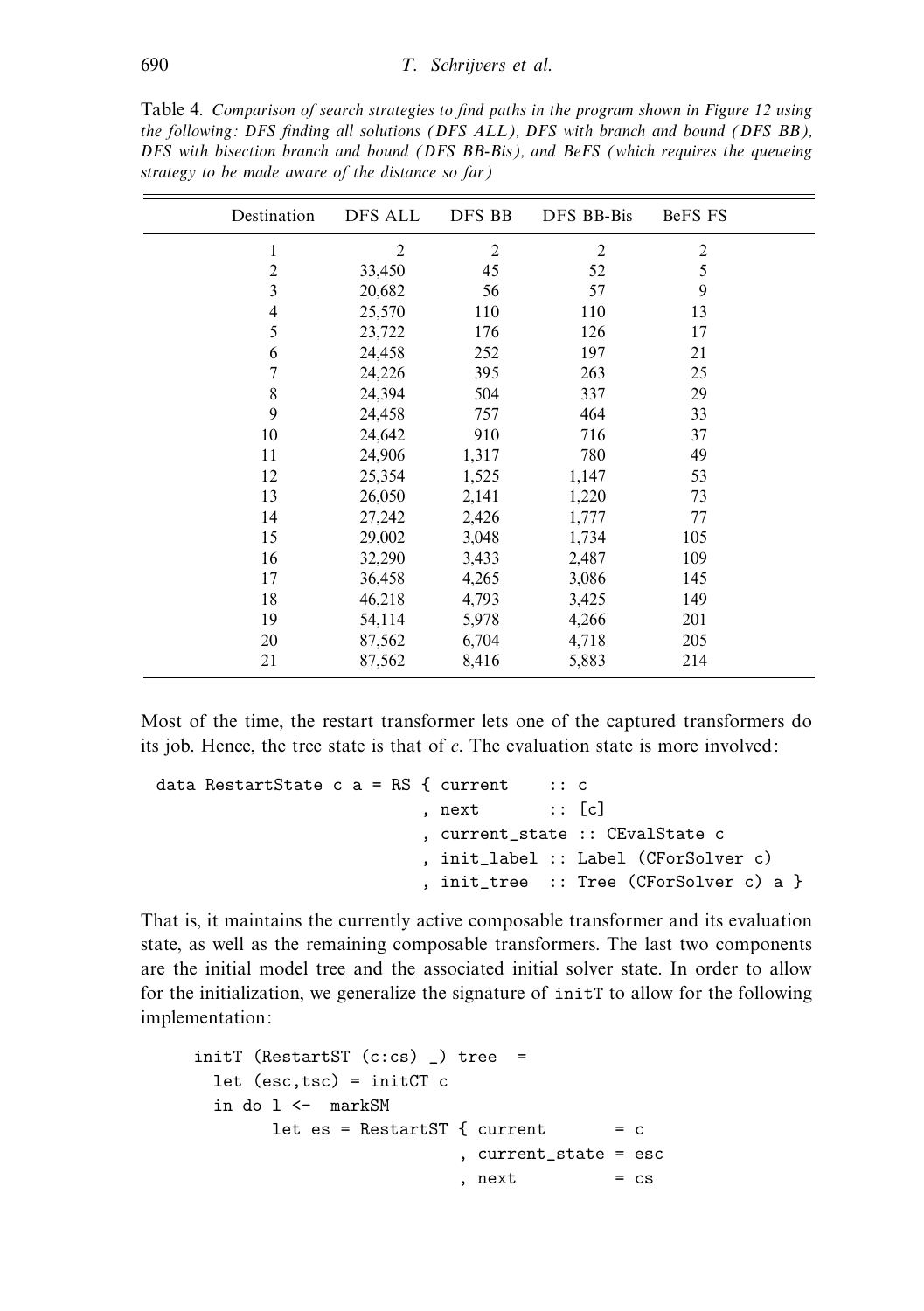```
, init\_label = 1, init\_tree = tree}
return (es,tsc)
```
Observe that as the type of the evaluation state now depends on a, the search's result type, the transformer now also depends on that type. We express this by adding an additional associated type family to the Transformer class:

type ForResult (RestartST c a) = a

We omit most of the method implementations, as these are simply delegated to current. However, there is one new transformer method endT that is called when the queue has run out of elements to process. This method allows the restart transformer to start the worklist anew with the initial tree:

```
endT wl t@(RestartST _ f) es
  | null (next es) = return []
  | completeCT (current es) (current_state es) = return []
  | otherwise
   = let (esc,tsc) = initCT c
     in do tree' <- f (init_tree es)
            let es' = es {current = head $ next es
                         , next = tail \text{\$ next} es}
               node = (init_label es,tree',tsc)
            continue (pushQ node wl) t es'
```
If there are no more composable transformers, then the search should end. Otherwise, if the last run has completely visited the tree, the search should end as well. We've added the completeCT member to the CTransformer type class. In all other cases, the initial tree is pushed onto the queue (after transformation by f), and the next composable transformer becomes the current one.

Now we can easily express iterative deepening as the restart optimization (RestartST (map db [1..]) return) and restart optimization as (RestartST (repeat fs) opt), where opt is defined as follows:

```
opt tree = do f <- newBound
           return (f tree)
```
# *8.4 Composable versus basic transformers*

As our framework provides both composable and basic search transformers, there may be a question of where to articulate a particular search strategy. Indeed, the same effect can be achieved in different ways. For instance, a combination of several composable transformers can also be implemented as a single monolithic basic search transformer.

In general, we would suggest to aim for increased flexibility. A composable search transformer is more readily reused as part of a different complex search strategy than a basic search transformer. The same holds for a basic search transformer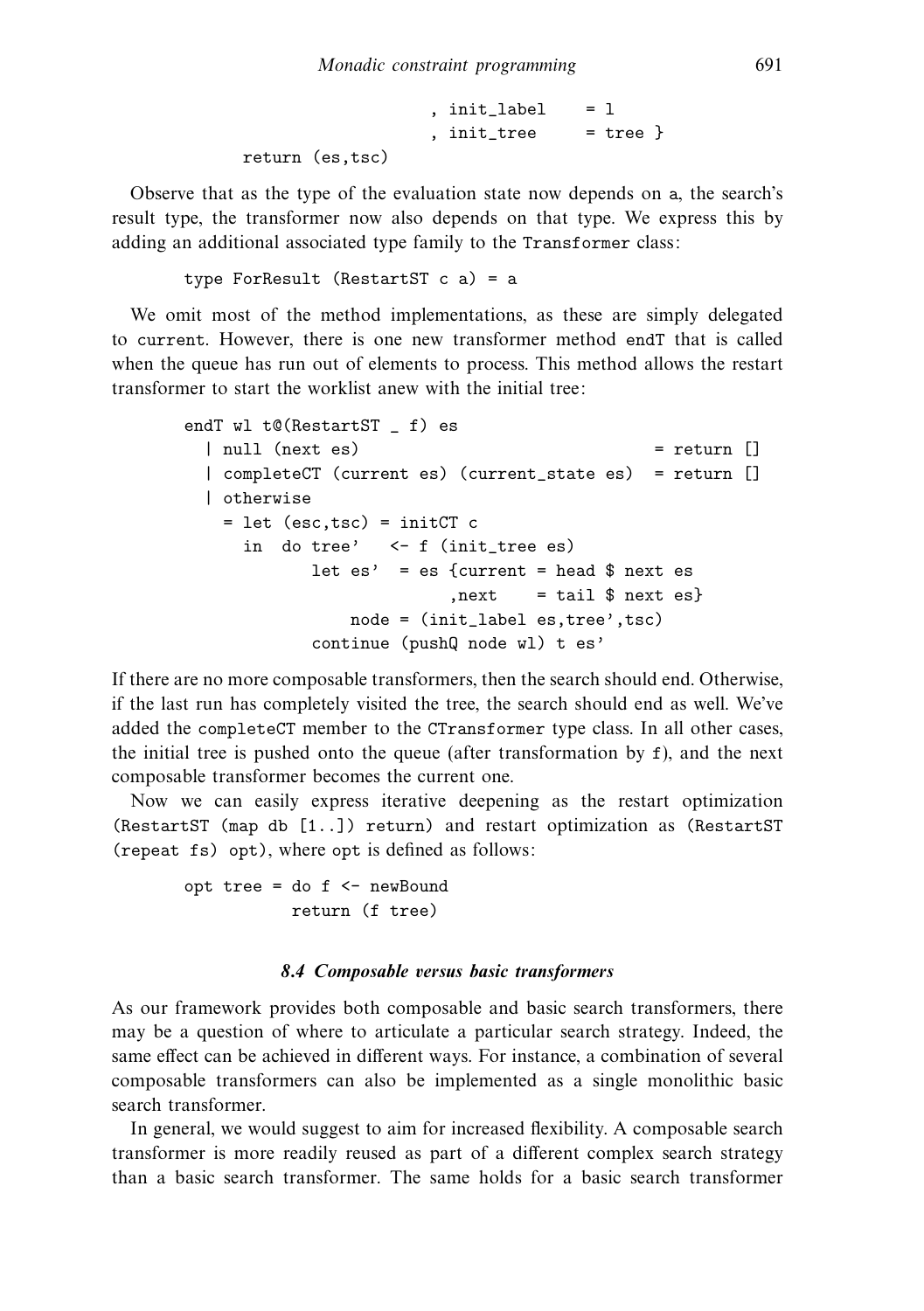and a primitive queue data structure versus a dedicate queue data structure with advanced behavior.

# **9 Related work**

Since our approach combines constraint and functional programming there is a broad spectrum of related work.

**CP.** CLP languages such as ECLiPSe (ECLiPSe, 2008) and SICStus Prolog (SIC-Stus, 2008) allow programmable search using the built-in search of the paradigm. Each system provides predicates to define search, analogous to the Dynamic nodes in the model tree. ECLiPSe provides a search library which allows user programmable variable and value selection (as in Section 5.2) as well as different search transformers including depth-bounded search, node-bounded search, and limited-discrepancy search, among others. One transformation cannot be applied to another, although one can change strategy, for example, when the depth bound finishes to another strategy. The user cannot define their own search transformers in the library, though they could be programmed from scratch.

The Salsa (Laburthe & Caseau, 2002) language is an imperative domain-specific language for implementing search algorithms on top of constraint solvers. Its center of focus is a node in the search process. Programmers can write custom "Choice" strategies for generating next nodes from the current one; Salsa provides a regularexpression-like language for combining these Choices into more complex ones. In addition, Salsa allows custom procedures to be run at the exits of each node, i.e., right after visiting it. We believe that Salsa's Choice construct is orthogonal to our approach and could be easily incorporated. The custom exit procedures show similarity to our transformers, but no support is provided for composing transformers.

The Oz (Smolka, 1995) language was the first language to truly separate the definition of the disjunctive constraint model from the search strategy used to explore it (Schulte, 1997). Here computation spaces capture the solver state, as well as possible choices (effectively the Dynamic nodes). Search strategies such as DFS, BFS, LDS, branch and bound, and BeFS are constructed by copying the computation space and committing to one of the choices in the space. Search strategies themselves are monolithic; there is no notion of search transformers.

The original versions of the CP language OPL (Van Hentenryck, 1999; Van Hentenryck et al., 2000) provided a user programmable search language facility using a try construct, analogous to the Dynamic nodes in a model tree. The resulting tree could then be explored using a programmed exploration strategy (or built-in exploration strategies such as DFS, LDS, BFS, or BeFs). These explorations were based on a priority queue of nodes and programmed by giving a priority to each node, as well as a test to determine when to examine the next element in the queue rather than the children of the current node. This provided something equivalent to the Queue class. Exploration strategies could be modified by limit strategies that effectively created search transformers equivalent to our depth-bounded or nodebounded search transformers. These limit strategies appear to have been stackable.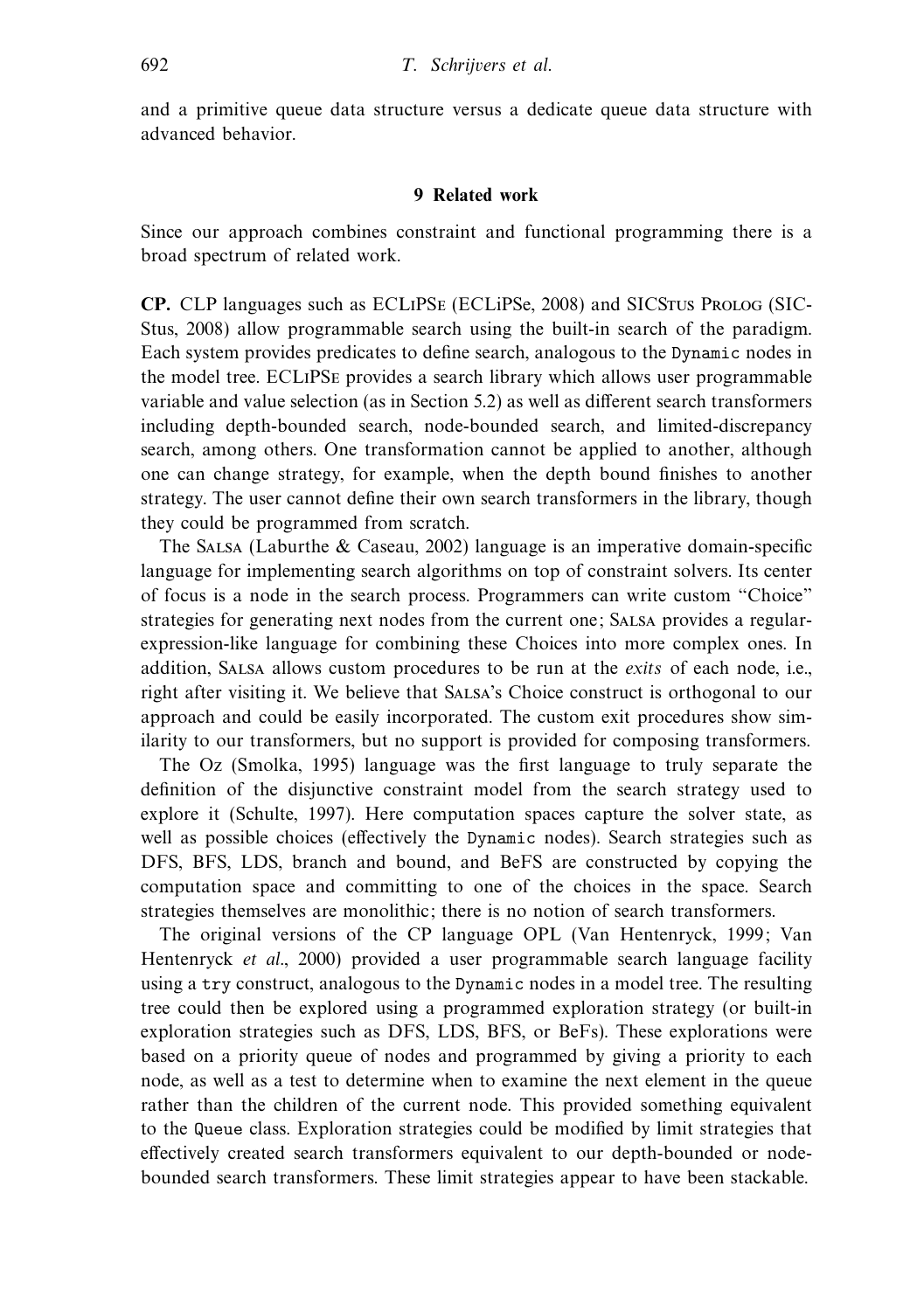The work closest to this paper is the search language (Van Hentenryck & Michel, 2006) of Comet (Van Hentenryck & Michel, 2005). Search trees are specified using try and tryall constructs (analogous to Try and Dynamic nodes), but the actual exploration is delegated to a search controller that defines what to do when starting or ending a search, failing or adding a new choice. The representation of choices is by continuations rather than the more explicit tree representation we use. The SearchController class of Comet is roughly equivalent to the Transformer class. Complex search hybrids can be constructed by building search controllers. The Comet approach shares the same core idea as our monadic approach, to allow a threading of state through a complex traversal of the underlying search tree using functional abstractions and using that state to control the traversal. The Comet approach does not support a notion of composable search transformers. Interestingly the Comet approach to search can also be implemented in  $C++$  using macros and continuations (Michel *et al.*, 2006).

**Functional (constraint) logic programming.** Several programming languages have been devoted to the integration of functional programming and (constraint) logic programming. On the one hand, we have CLP languages with support for a functional notation of predicates, such as MERCURY (Somogyi et al., 1996) and Ciao (Casas et al., 2006). Mercury allows the user to program search strategies by using the underlying DFS, much like any CLP language. Ciao offers two alternative search strategies, BFS and iterative deepening, in terms of DFS by means of program transformation.

On the other hand, we have functional programming languages extended with logic programming features (nondeterminism, logical variables). The most prominent of these is the Curry language or language family. The PACS Curry compiler is implemented on top of SICStus Prolog and naturally offers access to its constraint solver libraries; it has a fixed search strategy. However, the KICS CURRY system, implemented in Haskell, does not offer any constraint solvers; yet, it does provide reflective access to the program's search tree (Brassel & Huch, 2007), allowing programmed or encapsulated search. As far as we can tell, their implementation technique prevents this programmed search from being combined with constraint solving.

**Embedding logic programming in functional programming.** As far as we know, CP has gotten very little attention from mainstream functional programming researchers. Most effort has gone towards the study of the related domain of logic programming, whose built-in unification can be seen as an equality constraint solver for Herbrand terms.

There are two aspects to logic programming, which can be and have been studied either together or separately: logical variables and unification on the one hand and (backtracking) search on the other hand.

The former matter can be seen as providing an instance of a Herbrand term equality constraint solver for our Solver type class. However, it remains an open issue how to fit the works of Claessen and Ljunglöf  $(2000)$  and Jansson and Jeuring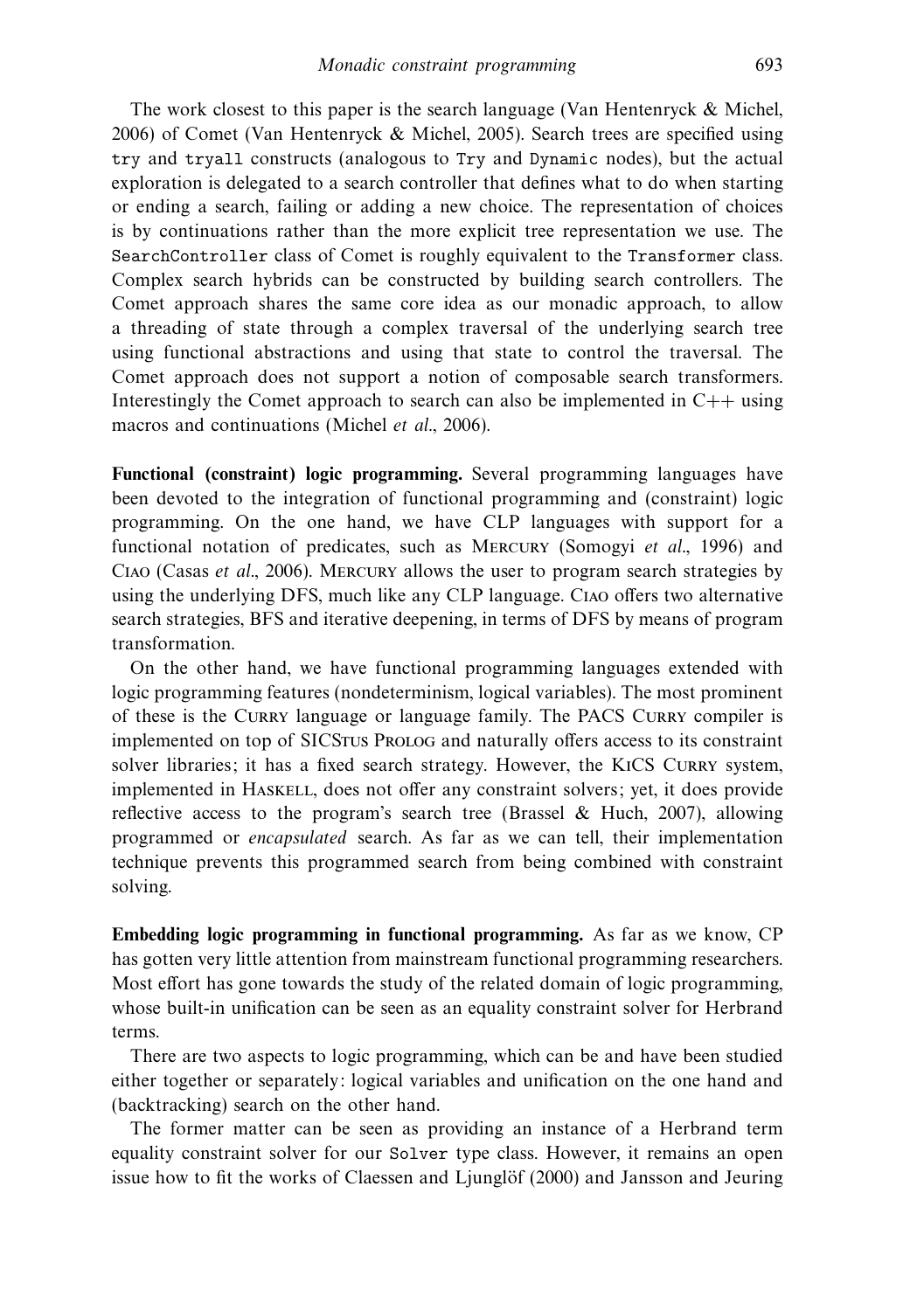(1998) for adding additional type safety to solver terms into our solver-independent framework.

Logic programming and Prolog have also inspired work on search strategies in functional programming, which is to say, work on Prolog's dedicated search strategy: DFS with backtracking. Most notable is the list-based backtracking monad – which Wadler pioneered before the introduction of monads (Wadler, 1985) – upon which various improvements have been made, e.g., BFS (Seres & Spivey, 1999), Prolog's pruning operator cut (Hinze, 2001), and fair interleaving (Kiselyov et al., 2005).

The Alma-0 (Apt *et al.*, 1998) has a similar objective in an imperative setting: it adds Prolog-like DFS and pruning features to Modula-2.

FaciLe is a FD constraint library for OCaml, developed as part of the PhD thesis of Nicolas Barnier (2002). FaCiLe's fixed search stratgy is DFS; on top of this, optimization is possible by means of both the branch-and-bound and restart strategies. The implementation relies on mutable state.

In recent preliminary work, Fischer (2008) discussed how to add constraints to any instance of MonadPlus, with the goal of modeling functional logic programming in Haskell. In his approach, the search strategy is determined by the particular MonadPlus instance. There are no separate provisions for a queuing type or (composable) search strategy transformers.

**Search in functional programming.** Various specific instances of search-related problems have been solved in Haskell, of which the Sudoku puzzle is perhaps the most famous. While the Sudoku puzzle can be solved by many approaches, it is one at which FD CP excels: state-of-the-art FD solvers solve  $9 \times 9$  puzzles in milliseconds. Yet, of the 19 Haskell Sudoku solvers currently on http:// haskell.org/haskellwiki/Sudoku, only one, by David Overton, considers an implementation in terms of an FD solver, and even that one implements a fixed DFS. Typical Haskell solutions, such as that of Bird (2006), implement problemspecific solvers with a hard-wired search strategy.

# **10 Conclusion and future work**

We have given a monadic specification of CP in terms of a monadic constraint solver threaded through a monadic search tree. We show how the tree can be dynamically constructed through the so-called labeling methods and the order in which the nodes are visited controlled by a search strategy. The base search strategy can be transformed by search transformers, and indeed these can be constructed as composable transformations. Our framework allows the simple specification of complex search strategies, and illustrates how complex search strategies, like branch and bound, or iterative deepening can be built from smaller components. It also gives great freedom to explore new search strategies and transformers, for example, the optimistic branch-and-bound search.

Overall by trying to be as generic and modular as possible in defining monadic CP we have a powerful tool for experimentation and understanding of search in CP.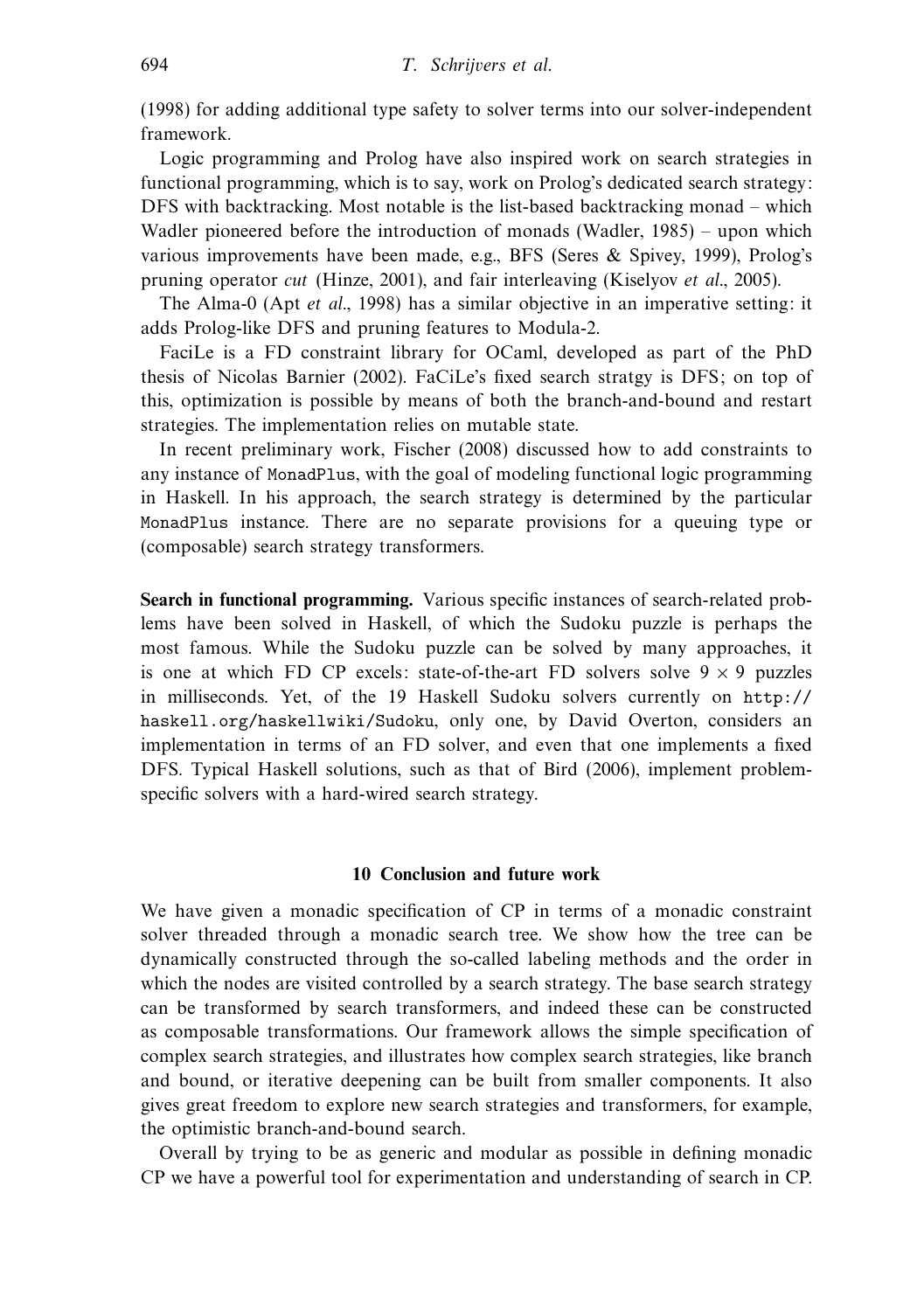

Fig. 14. The components of a CP model with composable search transformers and how they fit together.

The components, solver, search tree, labeling, queue, and search transformers are separate but nest together as shown in Figure 14.

In future work we would like to do the following:

- Generalize our search framework to arbitrary search problems.
- Integrate a Haskell implementation of constraint handling rules (Frühwirth, 1998) with the framework to provide the combination of programmable **s**earch and programmable **s**olving.
- Make state-of-the-art constraint solver implementations, e.g., Gecode (Schulte) et al., 2009), available, by binding them to Haskell using the C foreign function interface and have them implement the Solver type class.
- Investigate the connection between our composable search transformers and mixins (Cook, 1989), and in particular develop monadic mixins suitable for hiding the transformers' state.
- Explore the performance characteristics of the framework:
	- (1) the overhead of the search strategy transformers with respect to the basic search strategies and
	- (2) the overhead of the FFI bindings and search strategies with respect to native search strategies for state-of-the-art solvers.

# **Acknowledgments**

We are grateful to the anonymous reviewers of this paper, whose comments and suggestions have significantly improved the presentation, as well as Ben Moseley, Serge Le Huitouze, Pieter Wuille, and Bruno Oliveira for their helpful comments.

# **References**

- Apt, K R., Brunekreef, J., Partington, V. & Schaerf, A. (1998) Alma-o: An imperative language that supports declarative programming, ACM Trans. Program. Lang. Syst. **20** (5): 1014–1066.
- Barnier, N. (Dec. 2002) Application de la programmation par contraintes à des problmes de gestion du trafic aérien, PhD thesis [online]. Toulouse, France: Institut National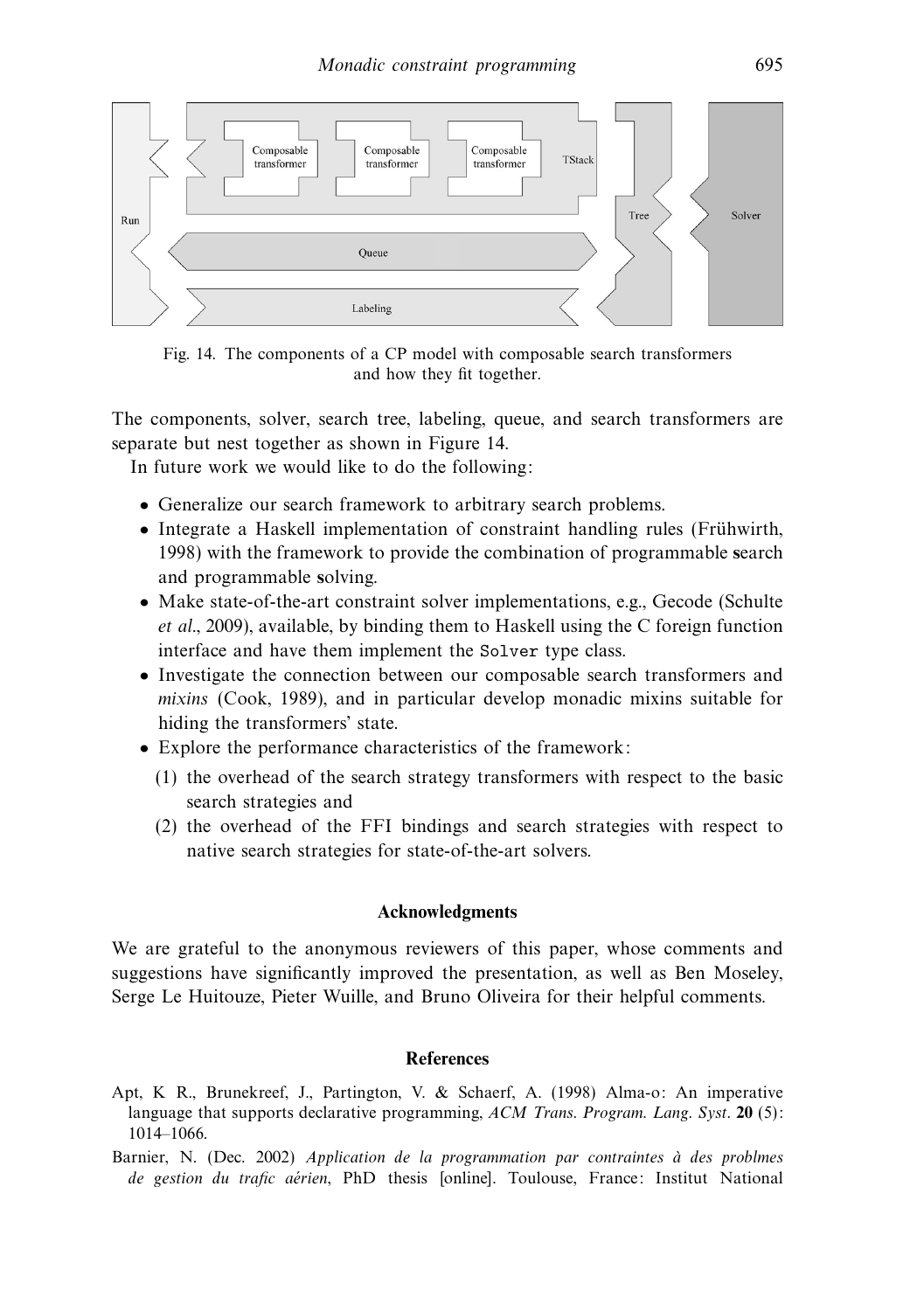Polytechnique de Toulouse. Available at: http://www.recherche.enac.fr/opti/papers/ thesis/ Last accessed 3 August 2009.

- Bird, R. S. (2006) A program to solve Sudoku, Journal of Functional Programming **16** (6): 671–679.
- Brassel, B. & Huch, F. (2007) On a tighter integration of Functional and Logic Programming. In The 5th Asian Symposium on Programming Languages and Systems (APLAS'07), Shao, Zhong (ed), Lecture Notes in Computer Science, vol. 4807. Springer, Berlin/Heidelberg, pp. 122–138.
- Casas, A., Cabeza, D., & Hermenegildo, M. V. (2006) A syntactic approach to combining functional notation, lazy evaluation and higher-order in LP systems. In The 8th International Symposium on Functional and Logic Programming (FLOPS'06), Masami Hagiya and Philip Wadler (eds.), Springer, Berlin/Heidelberg, pp. 146–162.
- Claessen, K., & Ljunglöf, P. (2000) Typed logical variables in Haskell. In *Proceedings of the* Haskell Workshop, Montreal, Canada. ACM SIGPLAN.
- Cook, W. R. (1989) A Denotational Semantics of Inheritance, PhD thesis. Providence, RI: Brown University.
- ECLiPSe. (2008) Eclipse [online]. Available at: http://www.eclipse-clp.org/ Last accessed 3 August 2009.
- Fischer, S. (2008) Constrained monadic computations [online]. Available at: http://www-ps. informatik.uni-kiel.de/~sebf/projects/constraint-monad.html Last accessed 3 August 2009.
- Frühwirth, T. (1998) Theory and practice of Constraint Handling Rules, J. Logic Program. **37** (1–3): 95–138.
- Hinze, R. (2001) Prolog's control constructs in a functional setting axioms and implementation, Int. J Foundations Comp. Sci. **12** (2): 125–170.
- Jaffar, J. & Lassez, J.-L. (1987) Constraint logic programming. In POPL '87: Proceedings of the 14th ACM SIGACT-SIGPLAN Symposium on Principles of Programming Languages. Munich, Germany, pp. 111–119.
- Jansson, P. & Jeuring, J. (1998) Polytypic unification, J. Funct. Program. **8** (5): 527–536.
- Kiselyov, O., chieh Shan, C., Friedman, D. P. & Sabry, A. (2005) Backtracking, interleaving, and terminating monad transformers (functional pearl), SIGPLAN Not. **40** (9): 192–203.
- Laburthe, F. & Caseau, Y. (2002) SALSA: A language for search algorithms, Constraints **7** (3): 255–288.
- Marriott, K. & Stuckey, P. J. (1998) Programming with Constraints: An Introduction. MIT Press, Cambridge, Massachusetts, USA.
- Michel, L., See, A. & Hentenryck, P Van. (2006) High-level nondeterministic abstractions in. In Cp, Benhamou, F. (ed), Lecture Notes in Computer Science, vol. 4204. Springer, pp. 359–374.
- Overton, D. (2008) Haskell FD library [online]. Available at: http://overtond.blogspot. com/2008/07/pre.html Last accessed 3 August 2009.
- Régin, J.-C. (1994) A filtering algorithm for constraints of difference in csps. In Aaai, pp. 362–367.
- Schrijvers, T., Peyton Jones, S., Chakravarty, M. & Sulzmann, M. (2008) Type checking with open type functions. In Proceedings of the 13th ACM SIGPLAN international conference on Functional programming. ACM, pp. 51–62.
- Schulte, C. (1997) Programming constraint inference engines. In Principles and Practice of Constraint Programming – cp97, Proceedings. Lecture Notes in Computer Science, vol. 1330. Springer, pp. 519–533.